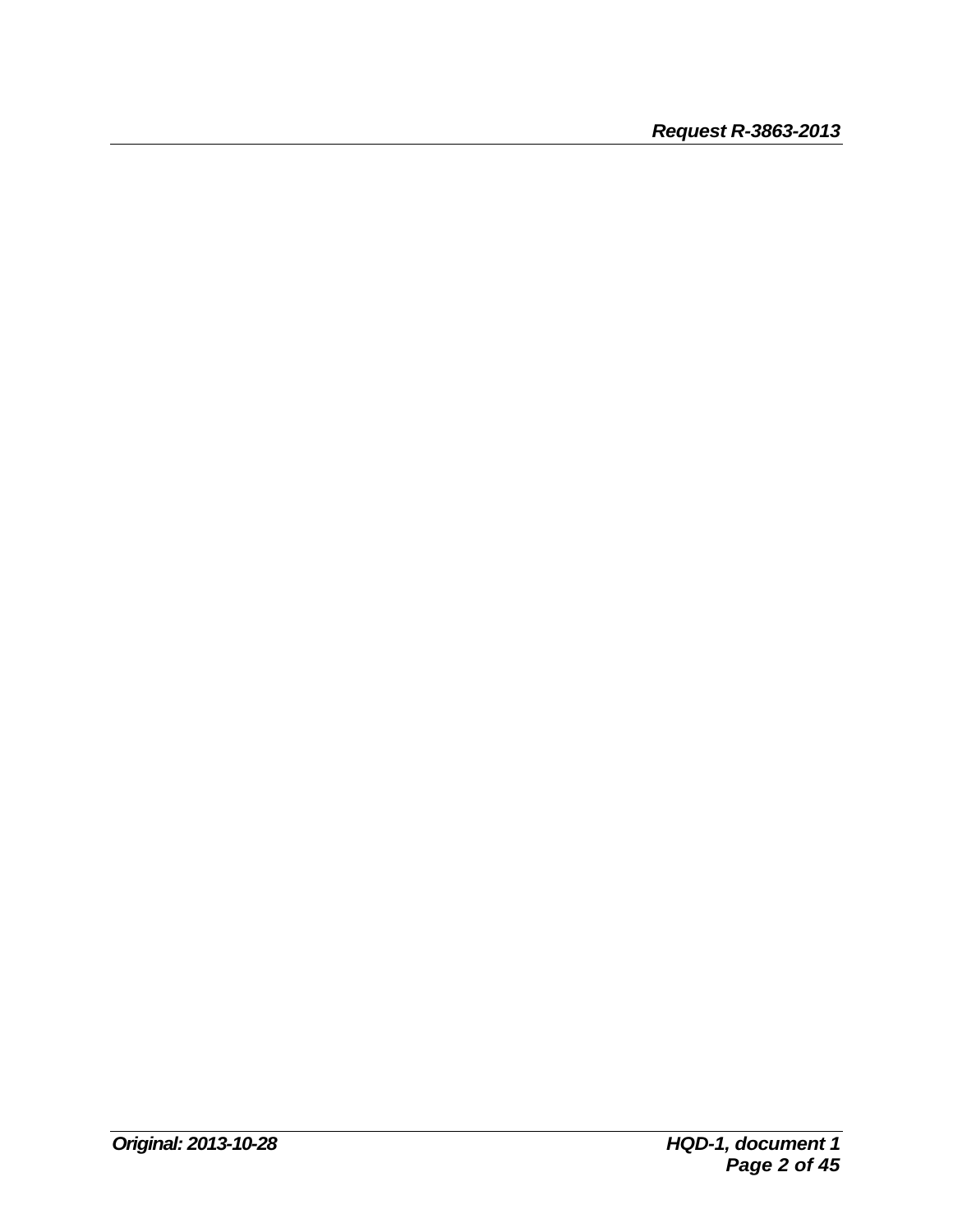#### **Contents**

| $\mathbf 1$ .  |                                              |                                                                          |  |  |  |  |  |  |
|----------------|----------------------------------------------|--------------------------------------------------------------------------|--|--|--|--|--|--|
| 2.             |                                              |                                                                          |  |  |  |  |  |  |
| 3 <sub>1</sub> |                                              |                                                                          |  |  |  |  |  |  |
|                | 3.1.<br>3.2.<br>3.3.                         |                                                                          |  |  |  |  |  |  |
| 4.             |                                              |                                                                          |  |  |  |  |  |  |
| 5.             |                                              |                                                                          |  |  |  |  |  |  |
|                | 5.1.                                         |                                                                          |  |  |  |  |  |  |
| 6.             |                                              |                                                                          |  |  |  |  |  |  |
|                | 6.1.<br>6.2.<br>6.3.<br>6.4.<br>6.5.<br>6.6. |                                                                          |  |  |  |  |  |  |
| 7.             |                                              |                                                                          |  |  |  |  |  |  |
|                | 7.1.<br>7.2.<br>7.3.                         |                                                                          |  |  |  |  |  |  |
| 8.             |                                              |                                                                          |  |  |  |  |  |  |
| 9 <sub>1</sub> |                                              |                                                                          |  |  |  |  |  |  |
| 10.            |                                              |                                                                          |  |  |  |  |  |  |
| 11.<br>12.     |                                              |                                                                          |  |  |  |  |  |  |
|                |                                              | ATTACHMENT A: ALIGNMENT OF THE AUTHORIZATION REQUEST WITH REGULATION  39 |  |  |  |  |  |  |
|                |                                              |                                                                          |  |  |  |  |  |  |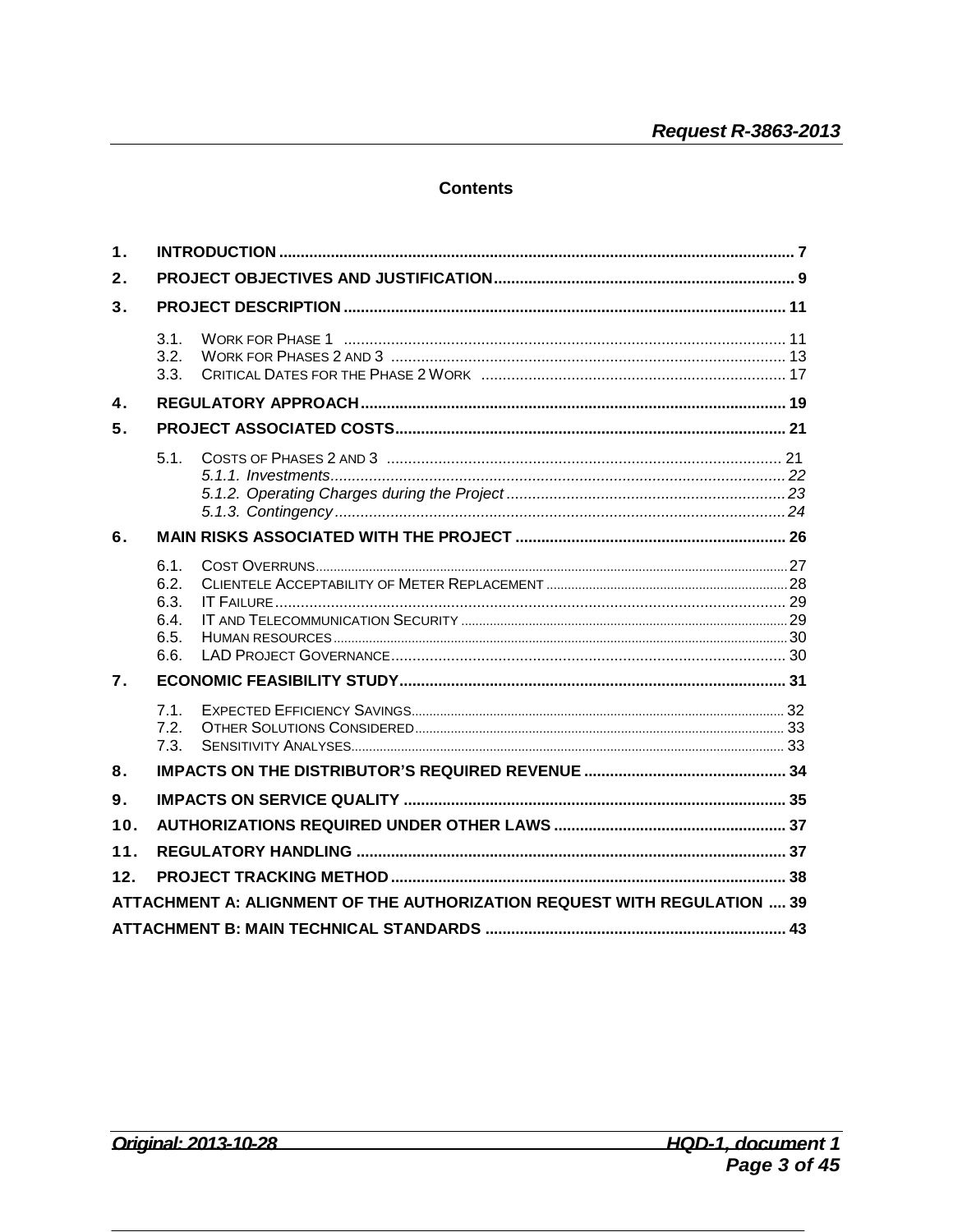## **List of Tables**

## **List of Figures**

## **List of Callout Boxes**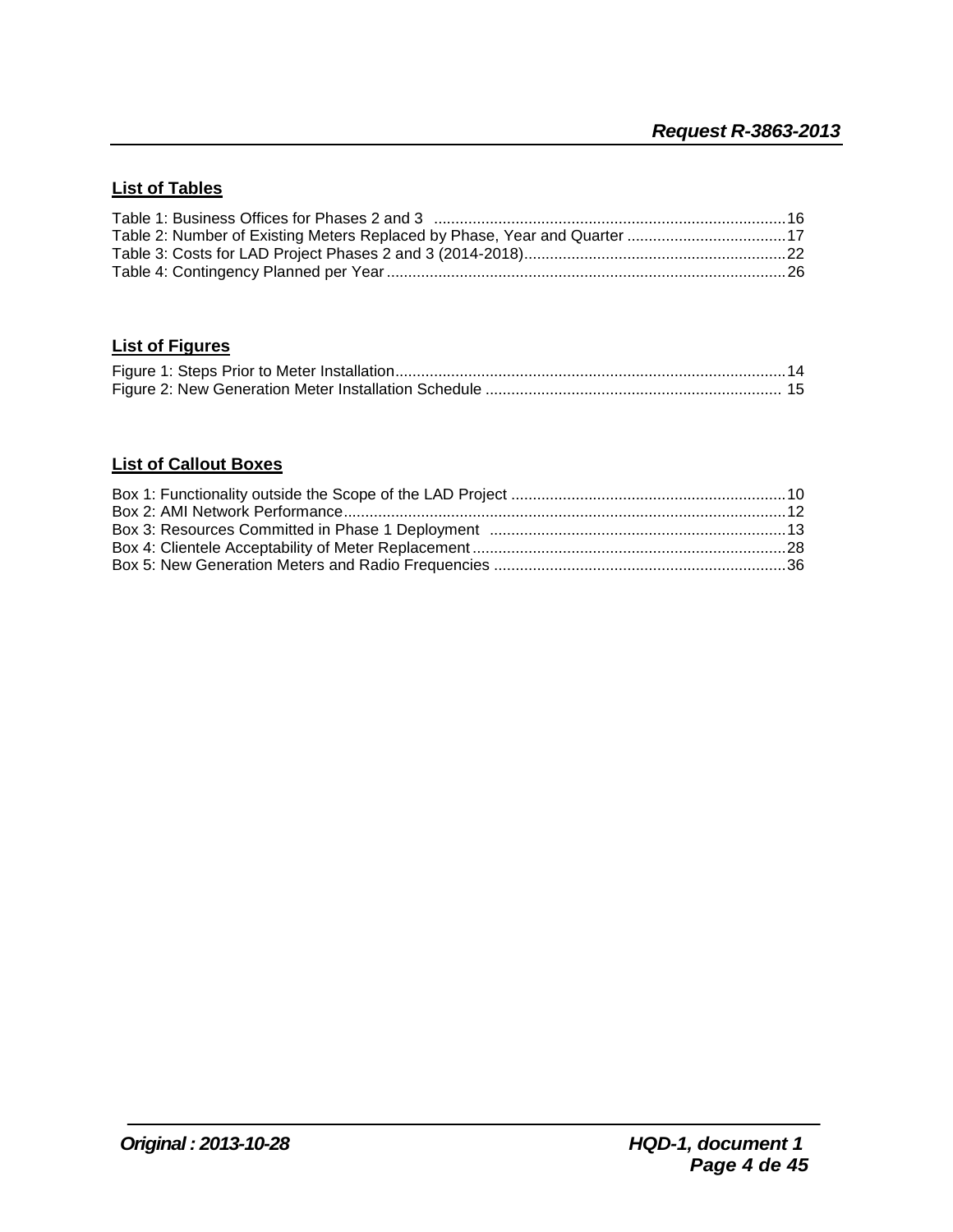## **Glossary**

| <b>MOC</b>     | <b>Measurement Operations Center</b>                                                                                                 |
|----------------|--------------------------------------------------------------------------------------------------------------------------------------|
| <b>NGM</b>     | <b>New Generation Meter</b>                                                                                                          |
| BII            | Business, Institutional and Industrial                                                                                               |
| AMI            | Advanced Measurement Infrastructure                                                                                                  |
| k              | thousand(s)                                                                                                                          |
| <b>LAD</b>     | Remote Reading                                                                                                                       |
| M\$            | million(s) of dollars                                                                                                                |
| <b>MDMS</b>    | Measurement Data Management System                                                                                                   |
| Opt-out option | Electricity distribution tariffs and conditions relating to an option for<br>installing a meter that does not emit radio frequencies |
| Regulation     | Regulation on the Conditions and Cases Requiring Authorization<br>from the Energy Authority                                          |
| N/A            | Not applicable                                                                                                                       |
| IT             | <b>Information Technologies</b>                                                                                                      |

## **Note: The totals in the documents tables are calculated from un-rounded data.**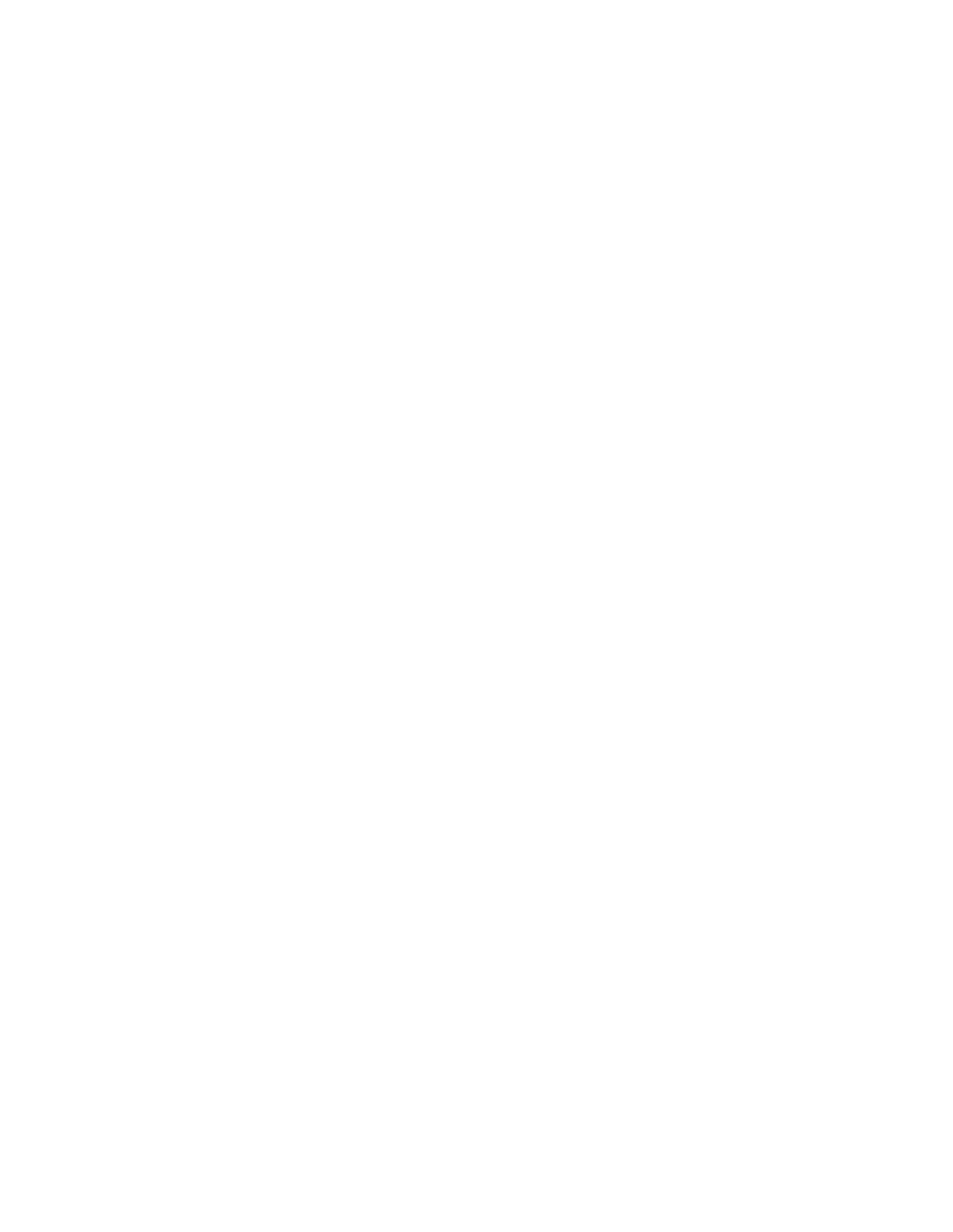#### **1 . INTRODUCTION**

The purpose of the remote reading project ("LAD project") is to install an Advanced Measurement Infrastructure (AMI) and replace 3.75 million in-service meters with new generation meters. The LAD project affects all Hydro-Québec Distribution (the "Distributor") clients, except for high power clients (tariffs L and LG).

With the present request, the Distributor is pursuing phases 2 and 3 of the meter replacement plan and is thus completing the deployment throughout the territory it serves. The work totals \$557 million and will be spread from January 2014 to June 2018.

Phases 2 and 3 of the meter replacement plan cover:

- Purchase of new generation meters and telecommunications equipment (collectors and routers);
- Installation and integration in each region of required telecommunication equipment and services;
- Replacement of 2.1 million existing meters with new generation meters;
- Coverage of the installed meters by the MOC for billing purposes.

In its decision D-2012-127<sup>1</sup>, the Energy Authority (the "Authority") authorized phase 1 of the LAD project. This phase served to set up an AMI and began the phase 1 meter replacement plan. By October 25, 2013, out of 1.7 million replacements planned for the greater Montréal region<sup>2</sup>, almost 760 K new generation meters were installed and read by the MOC. The Distributor expects that the phase 1 costs will be \$12.5 million below the cost forecast in case R-3770-2011 and will total \$427.9 million<sup>3</sup>.

<sup>1</sup> D-2012-127, *Final Decision on the Application for Remote Reading Project Authorization – Phase 1*, 5 October 2012, case R-3770-2011.

 $^2$  Île de Montréal, Laval, towns from the northern crown and a part of the towns from the southern crown (D-2012-127 [R-3770-2011], paragraph 219).<br><sup>3</sup> Eer mare detail an the pregree

For more detail on the progress of phase 1, see *Remote Reading Project Phase 1 Tracking on September 30, 2013* in document HQD-1, document 2.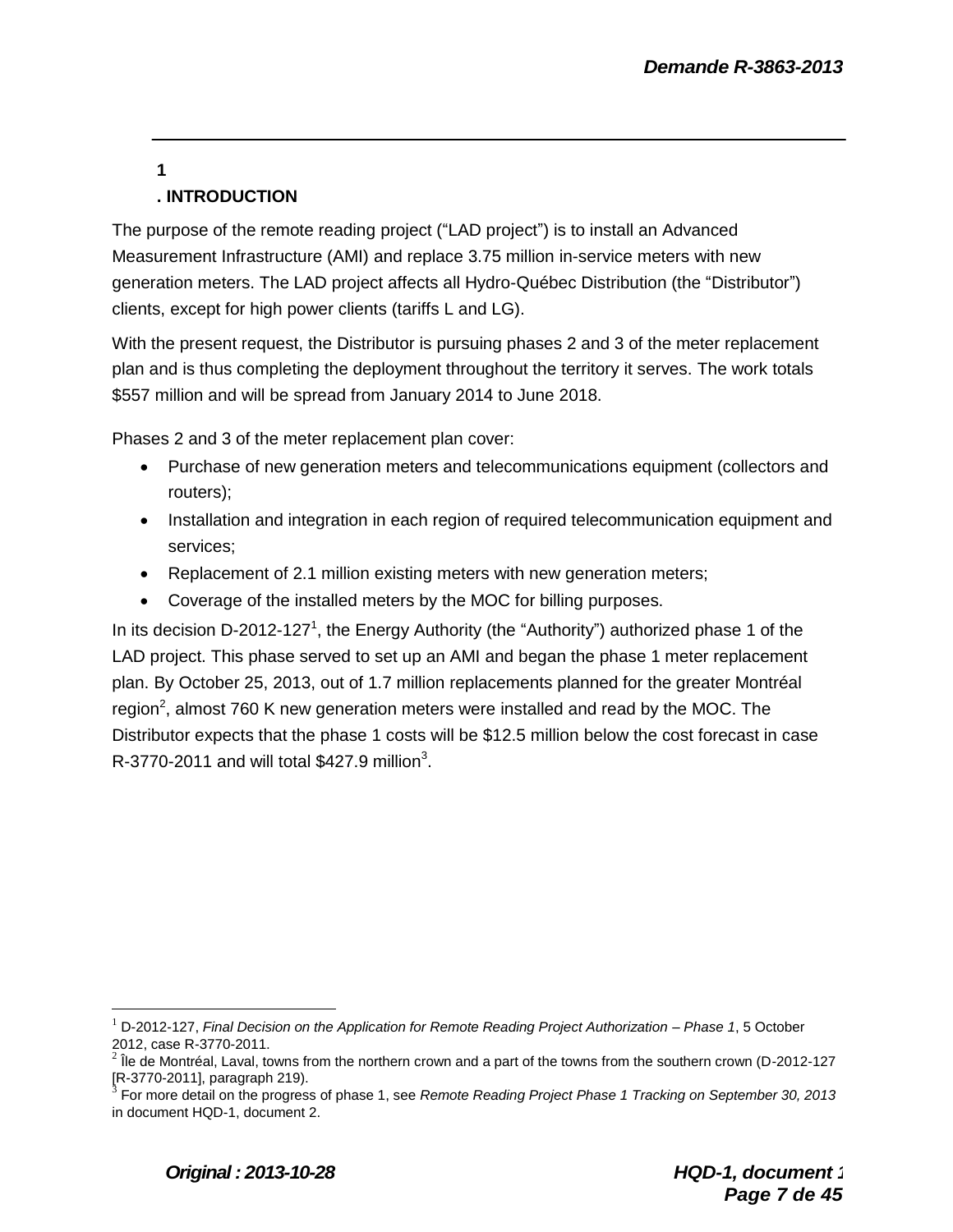The authorization request for LAD project phases 2 and 3 is filed in compliance with Article 73 of the *Law on the Energy Authority* (the "Law") and the associated regulation.

Some information required under the *Regulation on the Conditions and Cases Requiring Energy Authority Authorization* (the "Regulation"), still valid in the context of the present request, were subject to an in-depth analysis by the Authority and the participants in connection with the LAD project phase 1 authorization<sup>4</sup>. The main items are reviewed in this document. They concern project objectives and justification (section 2), the LAD project economic feasibility study (section 7), expected efficiency savings (section 7.1), impact on the Distributor's required revenues (section 8), impacts on quality of service (section 9), authorizations required under other laws (section 10) and the principal technical standards applicable to the project (Attachment B). In this respect, the Authority indicated in its decision D-2012-127 that it was satisfied with the Distributor's evidence and the conclusions of its economic analyses $5$ .

The other information required to support the request is not different from the items presented in case R-3770-2011, in particular as it involves the deployment strategy, work associated with the project (Sections 3.2 and 3.3), expected project costs and related assumptions (Section 5.1). The Distributor also reports on the main risks associated with the project (Section 6). The present request therefore falls under the continuation of phase 1 under the heading of the meter replacement plan for other regions of Québec served by the Distributor.

In this document, the Distributor presents all the items so that the Authority can "analyze the new required investments [for phases 2 and 3] and judge whether they are useful or necessary in the context of the development of the [LAD] Project." <sup>6</sup> The Distributor indicates, in Attachment A, the alignment of the information required by the Regulation with the sections of the evidence, and also the pertinent paragraphs from the Authority's decision D-2012-127.

 $4$  D-2012-127 (R-3770-2011), paragraphs 1, 4 to 10 and 13.

 $<sup>5</sup>$  D-2012-127 (R-3770-2011), paragraphs 314 and 525.</sup>

 $6$  D-2012-127 (R-3770-2011), paragraph 524.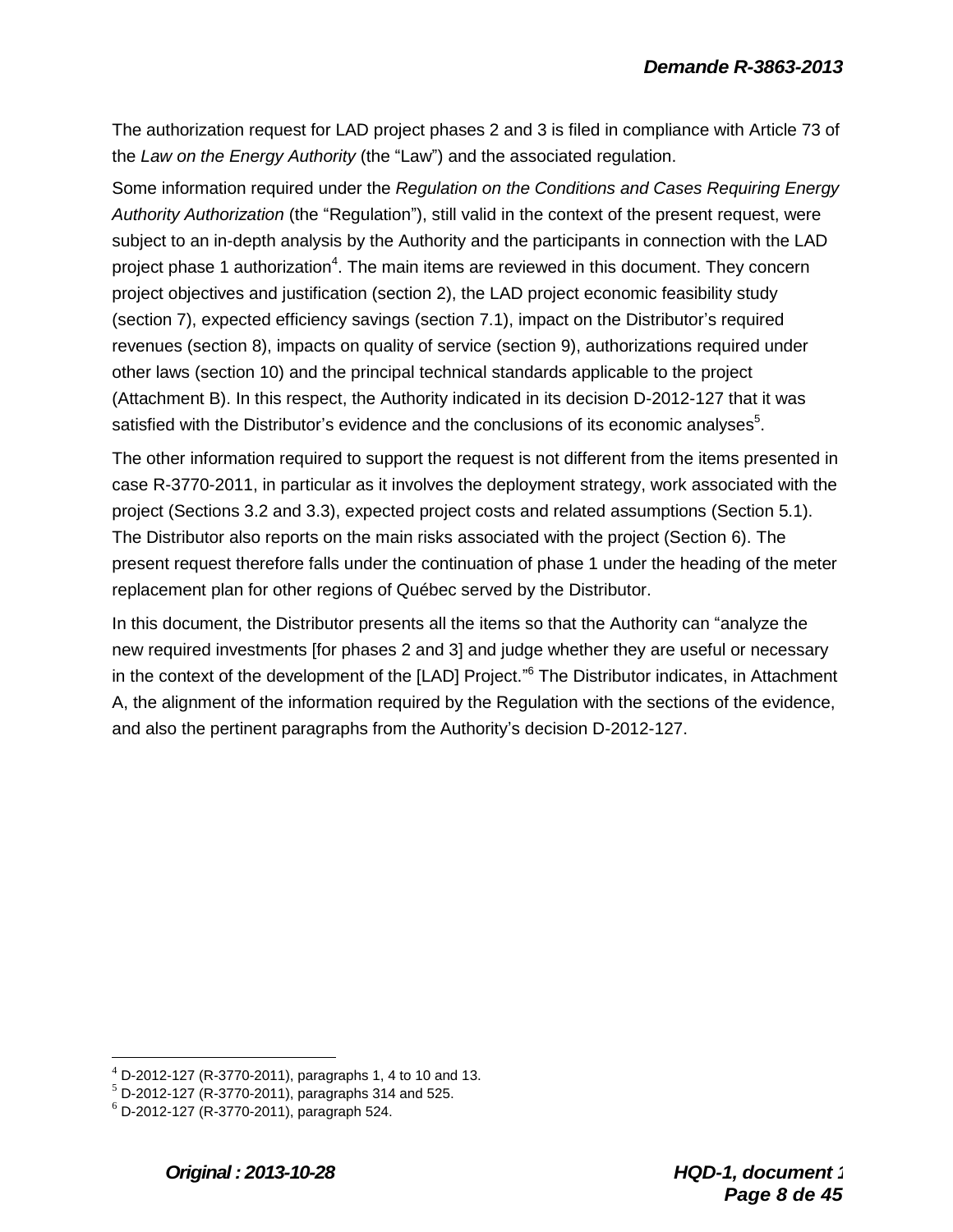## **2 . PROJECT OBJECTIVES AND JUSTIFICATION**

The Distributor indicated that the LAD project has three kinds of objectives<sup>7</sup>:

- Providing for the durability of the embedded base of meters;
- Achieving efficiency improvements coming from automation of consumption reading, just like remote service cut-off and restoration;
- Choosing an evolvable technology through which new services could be offered to clients and network management measures implemented.

In decision D-2012-127 $<sup>8</sup>$ , the Authority noted that "[t]he aging of the embedded base of meters</sup> is an essential factor to be considered in the analysis of the [LAD] Project. Precise measurement and billing of the electricity consumed by its clients are core activities of the Distributor's operations." The LAD project provides for the durability of the base of meters. When authorizing phase 1 of the LAD project, the Authority considered the average age of the existing base of meters and compliance with Measurement Canada measuring standards $^9$ .

In the face of an embedded base of meters which must be renewed, the Distributor chose a technology whose evolvable platform will over time provide for the introduction to the clients of new functionalities or services<sup>10</sup>. In paragraph 238 of its decision D-2012-127, the Authority notes that "[t]he evidence demonstrates that the technology introduced by the [LAD] Project offers the possibility of adding new functionalities at the opportune moment."

The Distributor indicated<sup>11</sup> that these new functionalities will need to address a real need of the clients or the Distributor. All functionality will be examined to demonstrate that it generates benefits for the clients or the Distributor. As appropriate, a specific authorization request will be filed with the Authority.

 $7$  D-2012-127 (R-3770-2011), paragraphs 15 and 220.

 $8$  D-2012-127 (R-3770-2011), paragraph 222.

 $^{9}$  D-2012-127 (R-3770-2011), paragraphs 223 to 226. See also paragraphs 39 to 43.

 $^{10}$  D-2012-127 (R-3770-2011), paragraphs 20, 239 and 240.

 $11$  D-2012-127 (R-3770-2011), paragraph 21.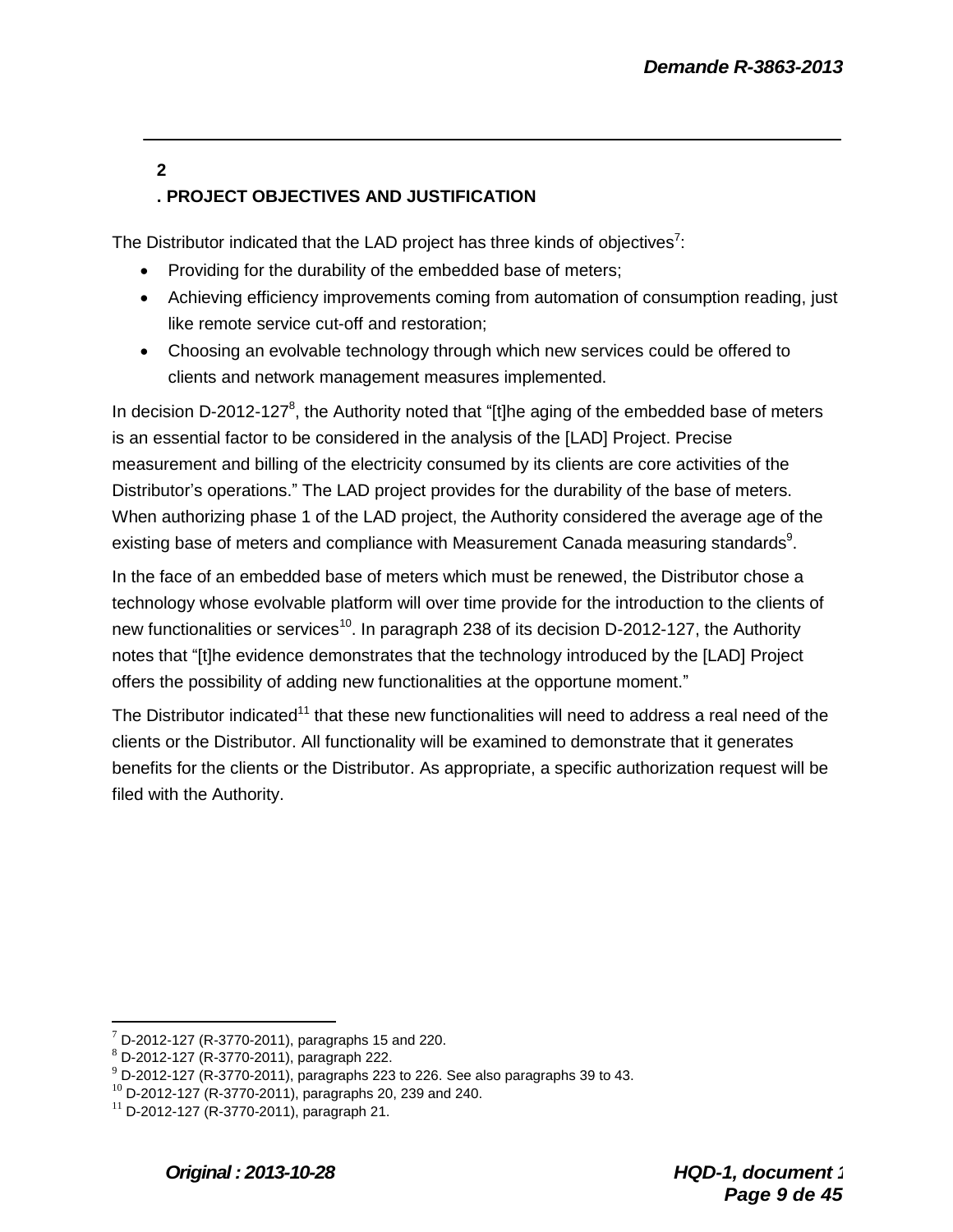#### **BOX 1: FUNCTIONALITY OUTSIDE THE SCOPE OF THE LAD PROJECT**

Since the authorization of LAD project phase 1 by the Authority, the Distributor started work to embed additional functionalities, in particular:

- Starting in 2014, the Distributor plans to implement a tool with which clients can manage their consumption by displaying it in *My Client Space* on the company website.
- In collaboration with the Québec Electricity Research Institute (IREQ), the Distributor developed a technical solution for the purpose of making it easier to detect cases of diversion. The solution is going to be gradually introduced starting in 2014.
- By quickly obtaining precise information on outages, the Distributor would be able to considerably improve their management. When this functionality is implemented, clients will no longer need to call to report an outage. In the meantime, the Distributor developed the algorithm needed for incorporating the AMI data in the Distribution Operation Center (DOC) to improve outage management.

Complying with decision  $D-2012-127^{12}$ , the Distributor will present the progress report for these various projects in connection with an upcoming quarterly review.

Through the LAD project, the Distributor will be able to substantially improve the efficiency of its Reading process activities and of the collection process's service cut-off and restoration activities<sup>13</sup>. Thus recurring annual savings of \$81 million will be achieved starting with the 2019 control year<sup>14</sup>. Beyond the impact on the Distributor's efficiency, the LAD project offers clients concrete benefits<sup>15</sup>. Thus, the readers will no longer need to access their clients' properties for reading and for service cut-off and restoration. Client billing is based

 $12$  D-2012-127 (R-3770-2011), paragraph 532.

<sup>&</sup>lt;sup>13</sup> D-2012-127 (R-3770-2011), paragraphs 227 to 233.

 $14$  D-2012-127 (R-3770-2011), paragraphs 44 and 349. The interval, 2018 to 2019, for achieving recurring annual savings of \$81 million principally follows from the delay of the bulk deployment and from the revision of the phase 1 deployment schedule.

<sup>&</sup>lt;sup>15</sup> D-2012-127 (R-3770-2011), paragraphs 65 to 69, 234 and 235.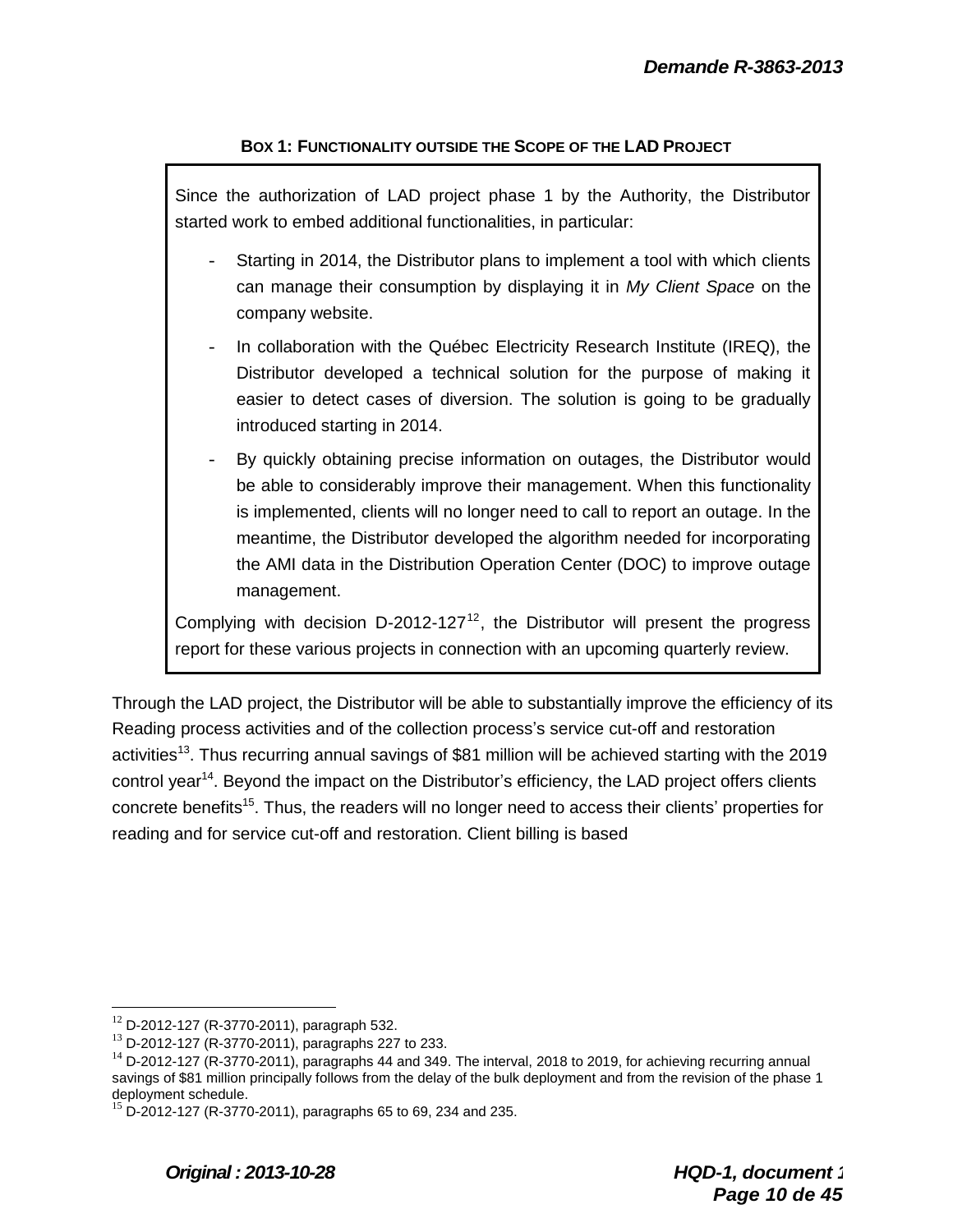on actual consumption data and not on estimates as was sometimes the case with electromechanical and first-generation electronic meters.

In paragraph 240 of its decision D-2012-127, the Authority concluded that "[i]t's therefore a matter of a structural project which could in time be improved by the addition of new functionalities, to the benefit of the Distributor's clients."

## **3. PROJECT DESCRIPTION**

## **3.1. Work for Phase 1**

There are two kinds of work to be done following the Authority's phase 1 authorization<sup>16</sup>:

- Setting up an AMI;
- Installing the telecommunications infrastructure and replacing 1.7 million existing meters.

Under the heading of the finalization of the AMI integration, the MDMS and data acquisition front end are fully operational. The AMI meets the Distributor's expectations.

The installed new generation meters are covered by the MOC and the billing is based on remotely transmitted actual consumption data $^{17}$ .

The deployed technology infrastructure has proven very effective and very stable, beyond even the expectations of the Distributor's specialists involved in the project.

As for the meter replacement plan, the AMI network topology for the territory targeted by phase 1 is complete and the installation of routers and collectors, now 75% complete, is progressing as expected. By October 25, 2013, the Distributor had gone ahead with the installation of nearly 45% of the meters for phase 1. On December 31, 2013, more than 1 million new generation meters should be installed and read by the MOC.

Per the Measurement Canada S-E-02 and S-S-04 standards<sup>18</sup>, the meter quality inspections are done continuously on each lot delivered. The meters meet the quality requirements called for in the contract.

 $16$  D-2012-127 (R-3770-2011), paragraph 219.

 $17$  D-2012-127 (R-3770-2011), paragraph 26.

 $18$  See Attachment B for the main technical standards applicable to the project.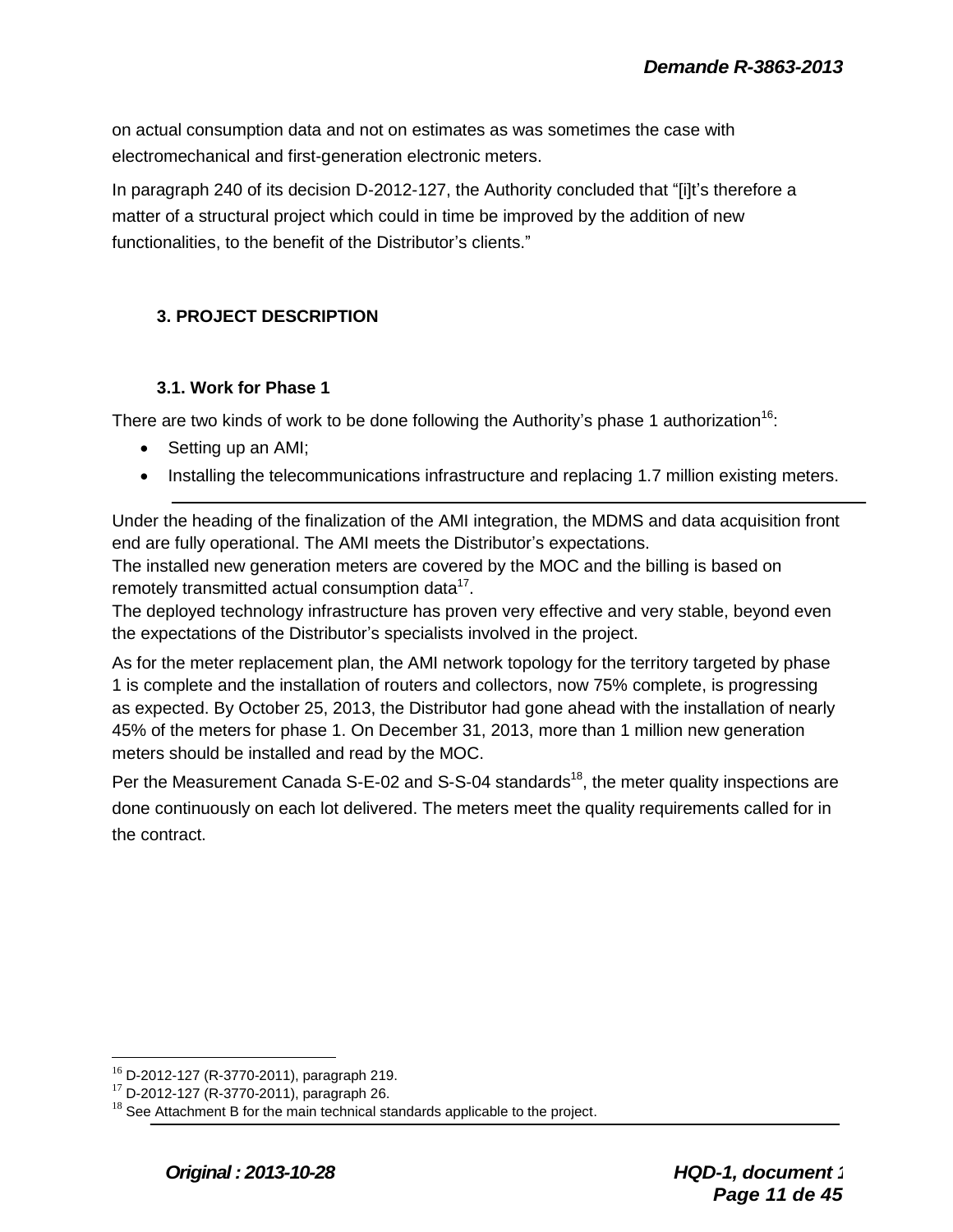#### **BOX 2: AMI NETWORK PERFORMANCE**

The deployed technology infrastructure has proven very effective and very stable, beyond even the expectations of the Distributor's specialists involved in the project.

- The daily meter reading results have reached 99.4%.
- In 99.9% of the cases the clients are invoiced based on a real reading.

The main reasons why a bill cannot be established from an actual reading of the client are because the new generation meter is no longer powered by the network. This situation can occur, for example, following work at the client, an emergency cut-off or destruction of the meter (by accident or fire).

The installation tempo exceeds the initially planned rate with an average volume for the month of September of more than 6000 meters installed per day with peaks of up to 8000 meters at the beginning of October. The Distributor noted that the installers' learning curve is stabilizing. The installation rate per day is different between the service provider and the Distributor's installers. This difference is solely attributable to the complexity of the installations done by each of the two groups; the internal installers perform all the complex installations. Thus, the average productivity rate of the service provider's installers is nearly 40 meters installed per day, whereas the rate for the Distributor's installers is 30 meters installed per day. These rates are greater than those planned for in the economic feasibility study underlying the LAD project. Additionally the Distributor's experience in phase 1 demonstrates that it takes a few months following hiring for an installer to be able to reach these standards.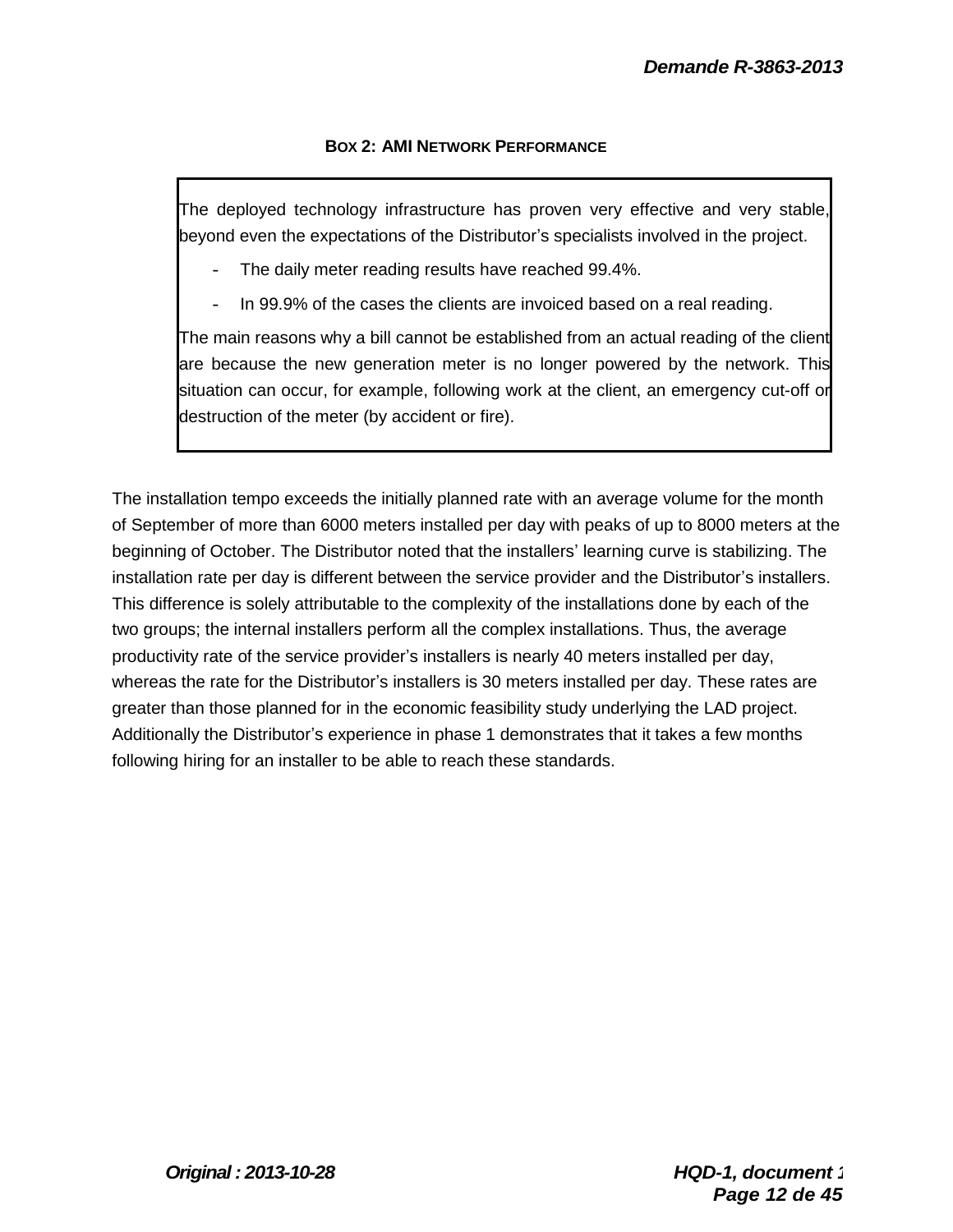#### **B OX 3: RESOURCES COMMITTED IN PHASE 1 DEPLOYMENT**

The Distributor, its internal partners and the service provider have mobilized several resources in the LAD project phase 1 deployment, in particular:

- A field team totaling nearly 225 meter installers;
- Nearly 45 resources involved, in their respective domains, in the telecommunication infrastructure implementation;
- A Capgemini Québec call center composed of 20 agents;
- A fleet of about 200 vehicles.

Other resources are involved in various processes related to planning, sequencing activities, quality assurance, operational support, computer infrastructure maintenance, project management, communications and other project related activities.

## **3.2. Work for Phases 2 and 3**

The work for phases 2 and 3 consists principally in installing the telecommunications infrastructure, and installation of new generation meters throughout the territory served by the Distributor, except for zones covered by phase 1.

In conformance with the approach selected in phase 1, the replacement of meters is done per zone in an accelerated manner. Actually, to make it possible to benefit from an AMI network, a critical mass of meters and related telecommunication equipment (routers and collectors) must be set up in order to provide for the meshing of the equipment comprising the system. Replacing all of the meters for a business office provides for eliminating manual reading and for immediately benefiting from efficiency savings. Additionally, in its decision D-2012-127, the Authority also emphasized that the spread over time of the deployment project would in particular have an impact changing the network configuration and the efficiency savings<sup>19</sup>.

 $19$  D-2012-127 (R-3770-2011), paragraph 378.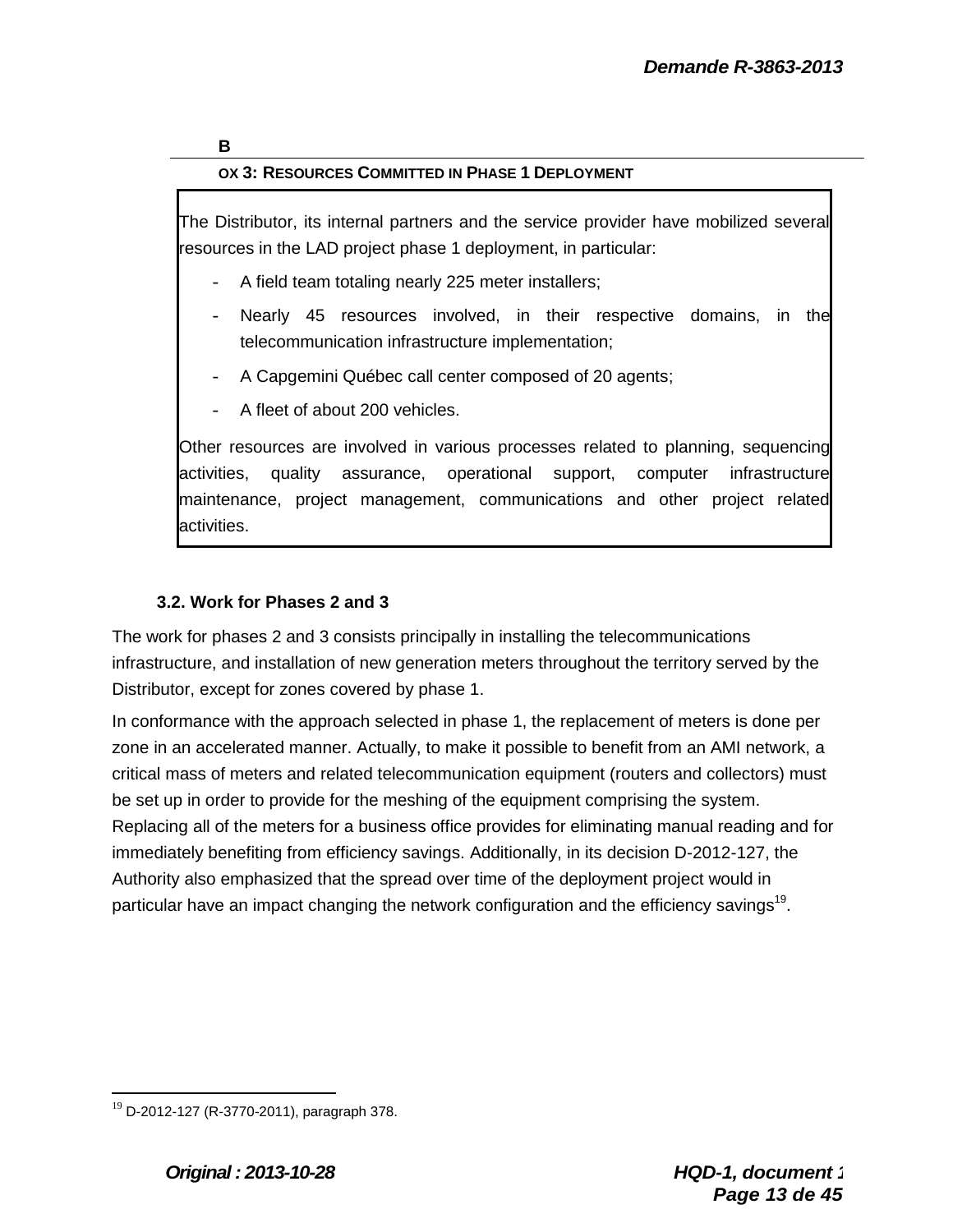#### *Set up Telecommunication Infrastructure*

The work for setting up the telecommunication infrastructure will need to start 6 to 9 months before the beginning of the first new generation meter installations. Actually, the telecommunication infrastructure makes it possible for the mesh network to form and then the meters are read by the acquisition front end upon their installation. The telecommunication infrastructure represents an essential element of the AMI by enabling the meters to update their operating system and providing compliance with the high security level expected and required by the Distributor. Actually, following their installation, the meters supplement their advanced security by communicating with the telecommunication network.

Figure 1 illustrates the steps for installing routers and collectors prior to the installation of the meters.



**FIGURE 1: STEPS PRIOR TO METER INSTALLATION**

[Topology / Field Reports / Notices to Citie-Leases (3 months) /Engineering/Installation (6 months) / Validation/Optimization (9 months) /Deployment] [Equipment order]

The Distributor first conducts the topology and field reports. It then sends notices and negotiates leases when necessary followed by the engineering. In the same way as phase 1, the installation of routers will be done by the Distributor's staff, whereas installation of collectors will be done by employees of the group – Hydro-Québec Technology. However, in addition to the time assigned for these activities, the Distributor must provide additional time in order to be able to revise its initial assumptions following the discovery of unexpected conditions, like, for example, when the selected location turns out to be unavailable because it is already reserved for incompatible purposes. Following the installation of telecommunication equipment, the Distributor goes ahead with an essential trial period during which it conducts tests in order to confirm the network's performance and optimization. It is only after these steps are past that it is possible to install meters.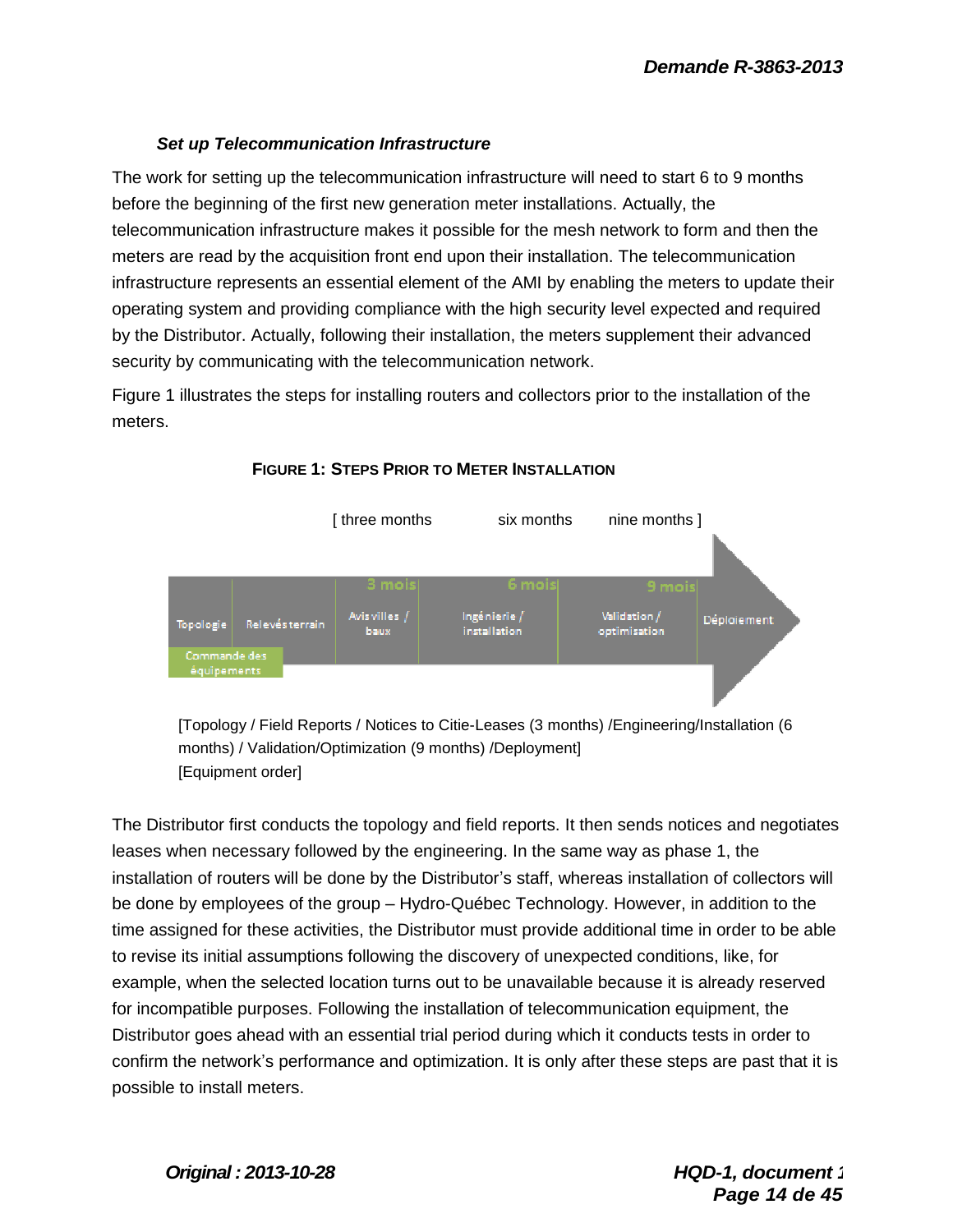## *Installation of the New Generation Meters*

At the latest the Distributor plans to begin installing meters in July 2014, and at the earliest immediately following project authorization by the Authority. Meter deployment will finish by the end of the second quarter of 2018. In Figure 2 the Distributor shows the deployment schedule.



**FIGURE 2: NEW GENERATION METER INSTALLATION SCHEDULE**  $[T1 = Q1; T2 = Q2; etc.]$ 

[1.6 million meters (external firm and Distributor)]

[0.5 million meters (Distributor)]

For meter installation, the Distributor will make use of the services of an outside installer; this will make it possible to support a high installation tempo without jeopardizing current operations. The role of the service provider is to perform the simplest installations from phase 2. Thus, the very large majority of residential client meters are installed by employees of Capgemini Québec. Other meters (including those for business and industrial clients) from phase 2 and those from phase 3 are installed by the Distributor's employees. There are no differences between this meter installation strategy and what was envisaged during the LAD project analysis in case R-3770-2011. It should be noted that the Distributor requires qualifications and a safety level conforming to its rules from the service provider.

In order to maximize the efficiency savings, the Distributor prefers an operation sequence with which to conduct a maximum of meter installations in a geographic zone in a short period while minimizing the number of passes in the zone. The Distributor's approach is that shown in case R-3770-2011 and implemented in phase 1. The business offices for which there is a new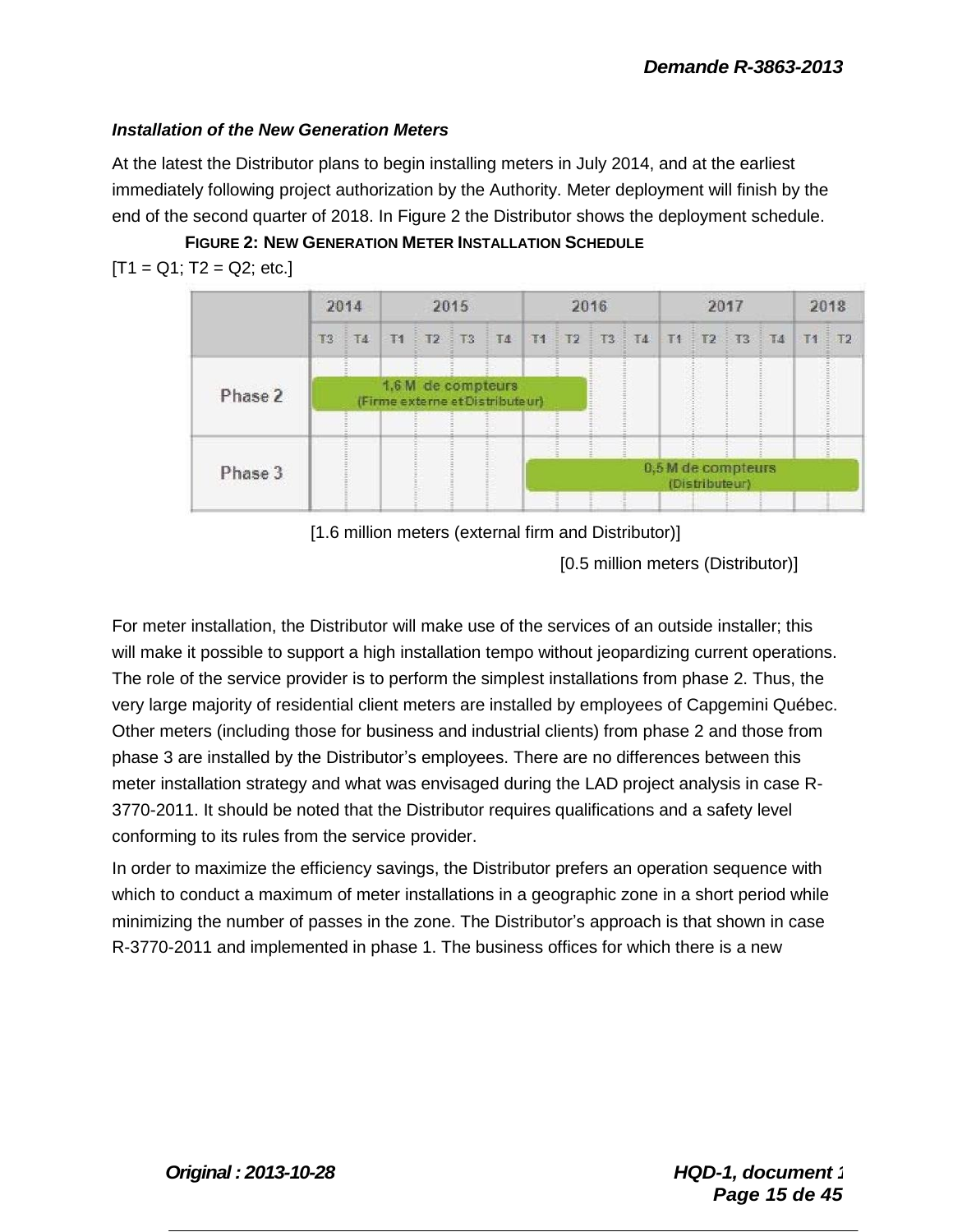generation meter deployment plan for phases 2 and 3 are shown in Table 1.

| Phase 2                  |                |               | Phase 3              |
|--------------------------|----------------|---------------|----------------------|
| Châteauguay              | Lévis          | Baie-Comeau   | Baie-James           |
| Vaudreuil                | Thetford-Mines | Sept-Iles     | Rimouski             |
| Drummondville            | Beauce         | Sherbrooke    | Gaspé                |
| Sorel                    | Hull           | Boréal        | <b>Bonaventure</b>   |
| Valleyfield              | Mont-Laurier   | Shawville     | Îles-de-la-Madeleine |
| Saint-Jean-sur-Richelieu | Trois-Rivières | Papineauville | Alma                 |
| Granby                   | Shawinigan     | Maniwaki      | Chibougamau          |
| Saint-Hyacinthe          | Victoriaville  | La Tuque      |                      |
| Beauport                 | Chicoutimi     | Rouyn         |                      |
| Québec                   |                | Val d'Or      |                      |

#### **TABLE 1: BUSINESS OFFICES FOR PHASES 2 AND 3**

Note: The business offices are not listed in deployment order.

The deployment of meters will be done sequentially by phase, the decreasing end of installations for phase 2 overlapping the beginning of increasing installations for phase 3, in order to maintain the installation rate. The Distributor prefers to first deploy in the most densely populated zones of phase 2, which will make it possibly to rapidly generate efficiency savings. However, from considerations of efficiency, flexibility and logistics, the Distributor now intends to deploy simultaneously zones from phases 2 and 3 when it judges that the conditions require it: availability of labor in one region rather than another, location of warehouses and sites supporting deployment of adjacent zones and other operational considerations.

Table 2 shows the number of meters which will be replaced by phase, year and quarter. On the whole, the breakdown shown respects that filed during the LAD project analysis in case R-3770- 2011.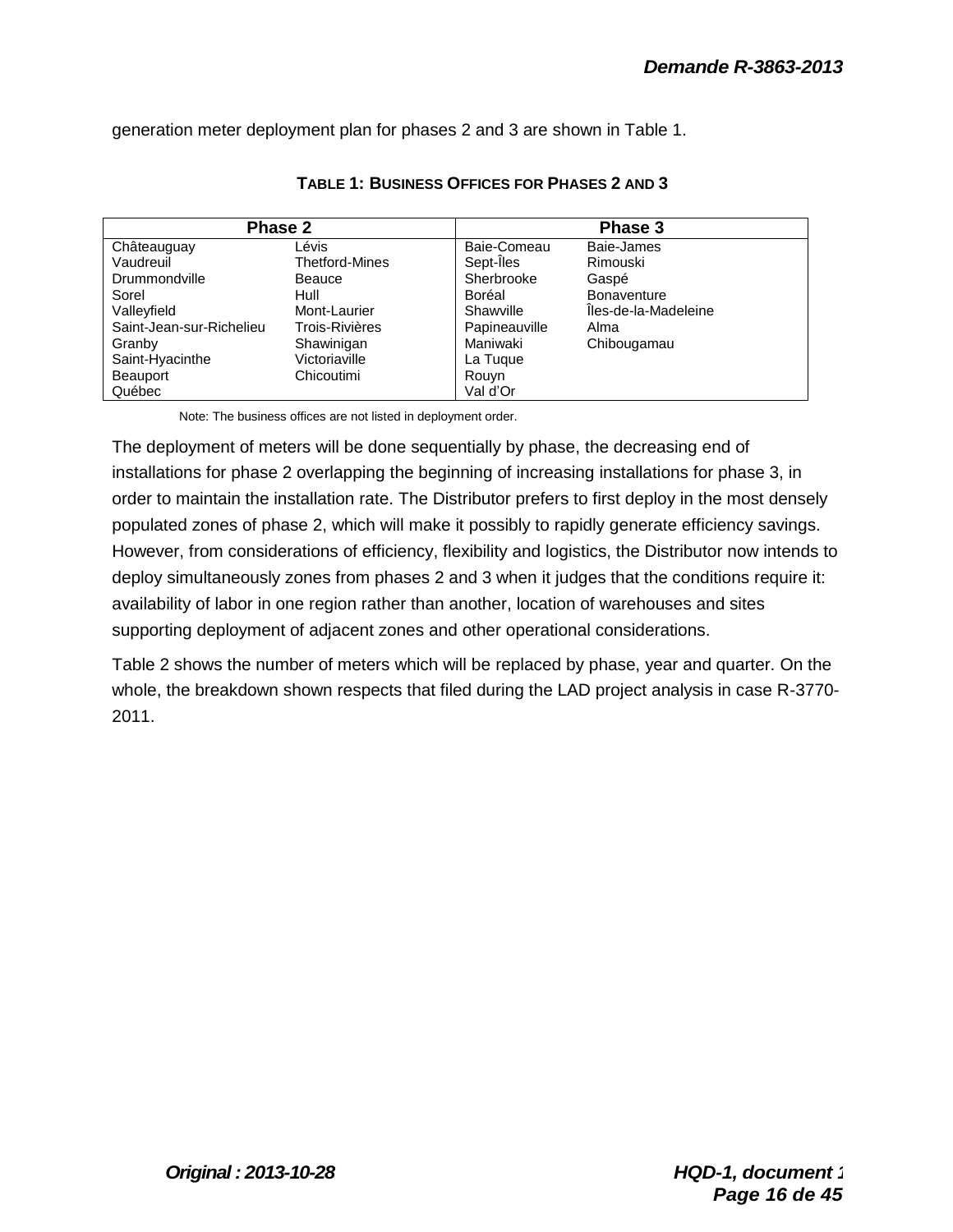| <b>Number by Phase</b> |                                 | Number by Year |                | <b>Number by Quarter</b> |     |  |
|------------------------|---------------------------------|----------------|----------------|--------------------------|-----|--|
|                        |                                 | 2014           | 542            | Q3                       | 271 |  |
|                        |                                 |                |                | Q4                       | 271 |  |
| 2                      | 1.6 M                           |                | 1,002          | Q1                       | 259 |  |
|                        |                                 |                |                | Q <sub>2</sub>           | 287 |  |
|                        |                                 | 2015           |                | Q <sub>3</sub>           | 304 |  |
|                        |                                 |                |                | Q4                       | 152 |  |
|                        | <b>Overlap of installations</b> | Q <sub>1</sub> | 109            |                          |     |  |
|                        |                                 |                | Q <sub>2</sub> | 62                       |     |  |
|                        |                                 | 2016           | 275            | Q <sub>3</sub>           | 52  |  |
|                        |                                 |                |                | Q4                       | 52  |  |
|                        |                                 | 2017           | 204            | Q <sub>1</sub>           | 52  |  |
| 3                      | 0.5 <sub>M</sub>                |                |                | Q <sub>2</sub>           | 51  |  |
|                        |                                 |                |                | Q <sub>3</sub>           | 52  |  |
|                        |                                 |                |                | Q4                       | 49  |  |
|                        |                                 | 2018           | 83             | Q <sub>1</sub>           | 48  |  |
|                        |                                 |                |                | Q <sub>2</sub>           | 35  |  |

**TABLE 2: NUMBER OF EXISTING METERS REPLACED BY PHASE, YEAR AND QUARTER (IN THOUSANDS)**

## *Project Management*

In the same way as phase 1, the Distributor acts as principal contractor and lead integrator of the project<sup>20</sup>. In this way, a dedicated team, the project office, will continue to provide LAD project management and drive the meter replacement plan. The project office closely tracks the project costs and looks to make permanent and to track the efficiency improvements generated by the LAD project<sup>21</sup>.

## **3.3. Critical Dates for the Phase 2 Work**

As previously indicated, following project authorization by the Authority, the Distributor will begin installation of the meters for phase 2 early in July 2014 at the latest. To avoid a break in the meter installation tempo between phase 1 and phase 2, the installation in advance of routers and collectors for phase 2 is an essential condition; just as it was in phase 1. Hence, in order to be in a position to start installation of phase 2 meters at the beginning of the

 $\overline{a}$  $^{20}$  D-2012-127 (R-3770-2011), paragraph 36.

 $^{21}$  D-2012-127 (R-3770-2011), paragraphs 351, 364 and 531.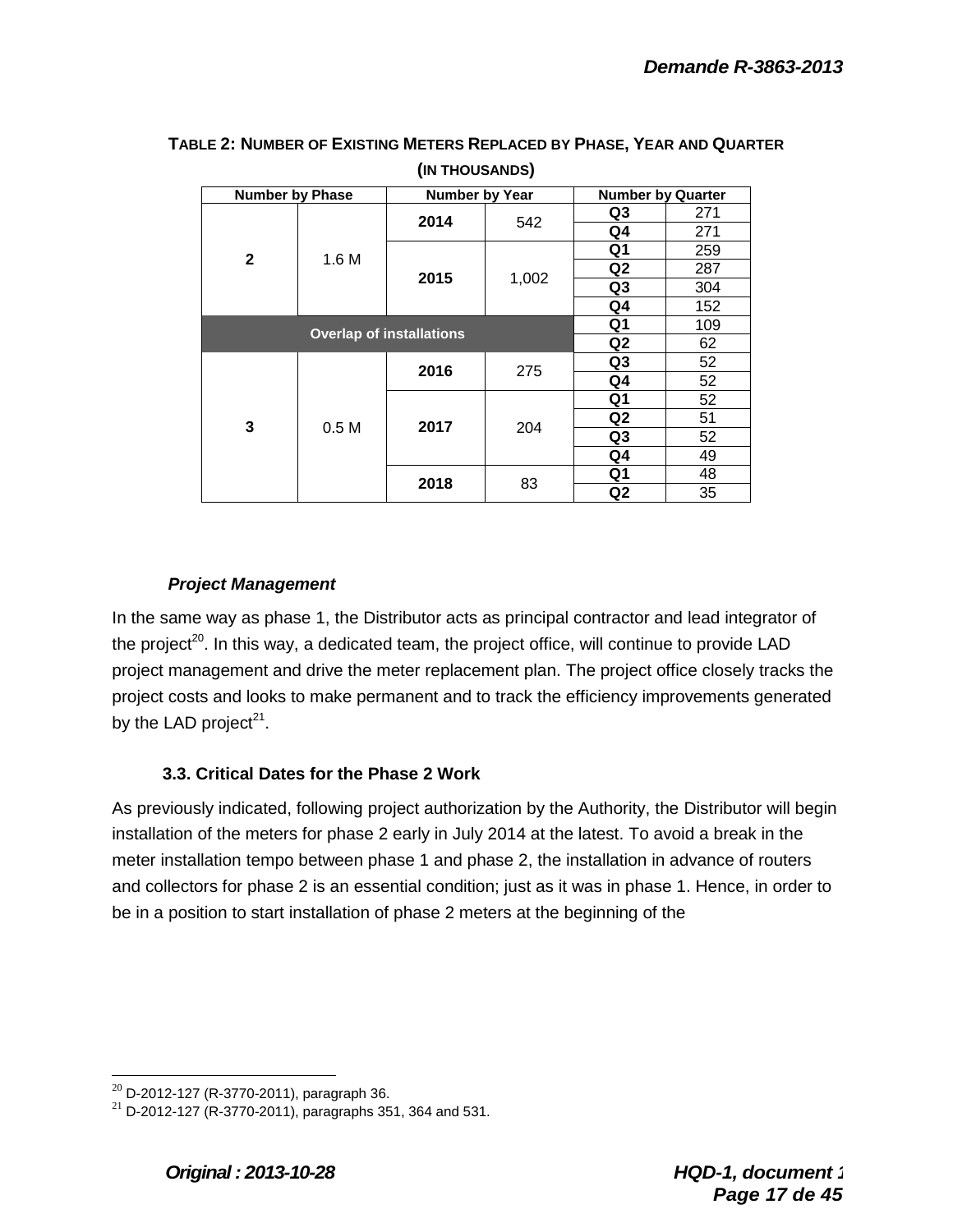third quarter of 2014, the installation of telecommunication equipment will need to start at the beginning of 2014 at the latest.

A delay in starting installation of phase 2 meters could have significant consequences on the project costs and deployment schedule. Actually, in case of delaying the start of phase 2, the Distributor, its internal partners and the service provider will need to let a significant number of experienced employees go, without assurance of their availability when the deployment activities resume. When restarting installations, it is likely that new employees will need to be hired and trained.

Alternatively, keeping teams in place, without however being able to keep them fully occupied, could lead to additional costs, especially among the permanent employees of the Distributor and its internal partners.

A delay in the deployment of phase 2 could lead to the following impacts:

- An increase of the expected costs related to hiring and training employees;
- Additional costs to be incurred related to maintenance activities, especially involving warehouse logistics, renting vehicles and renegotiating existing contracts;
- Delays in the planned schedule related to hiring and training activities, even a temporary reduction of the installation rate related to the learning curve for new installers.

These impacts will have an effect on the realization of the expected efficiency savings.

Additionally, the Distributor observes that the favorable reception by the clients, expected costs for phase 1 below planned levels and the meter installation tempo observed over the weeks – much higher than expected – are items which argue for continuing the deployment in phases 2 and 3. Additionally the Authority can assess the progress of the work completed and to come for phase 1 from the results presented in the quarterly tracking September 30, 2013. With these probative results, a complete case can be filed with the Authority.

For these reasons, the Distributor respectfully asked the Authority to issue a priority decision authorizing starting work, in December 2013, for installing telecommunication equipment in the Châteauguay, Granby,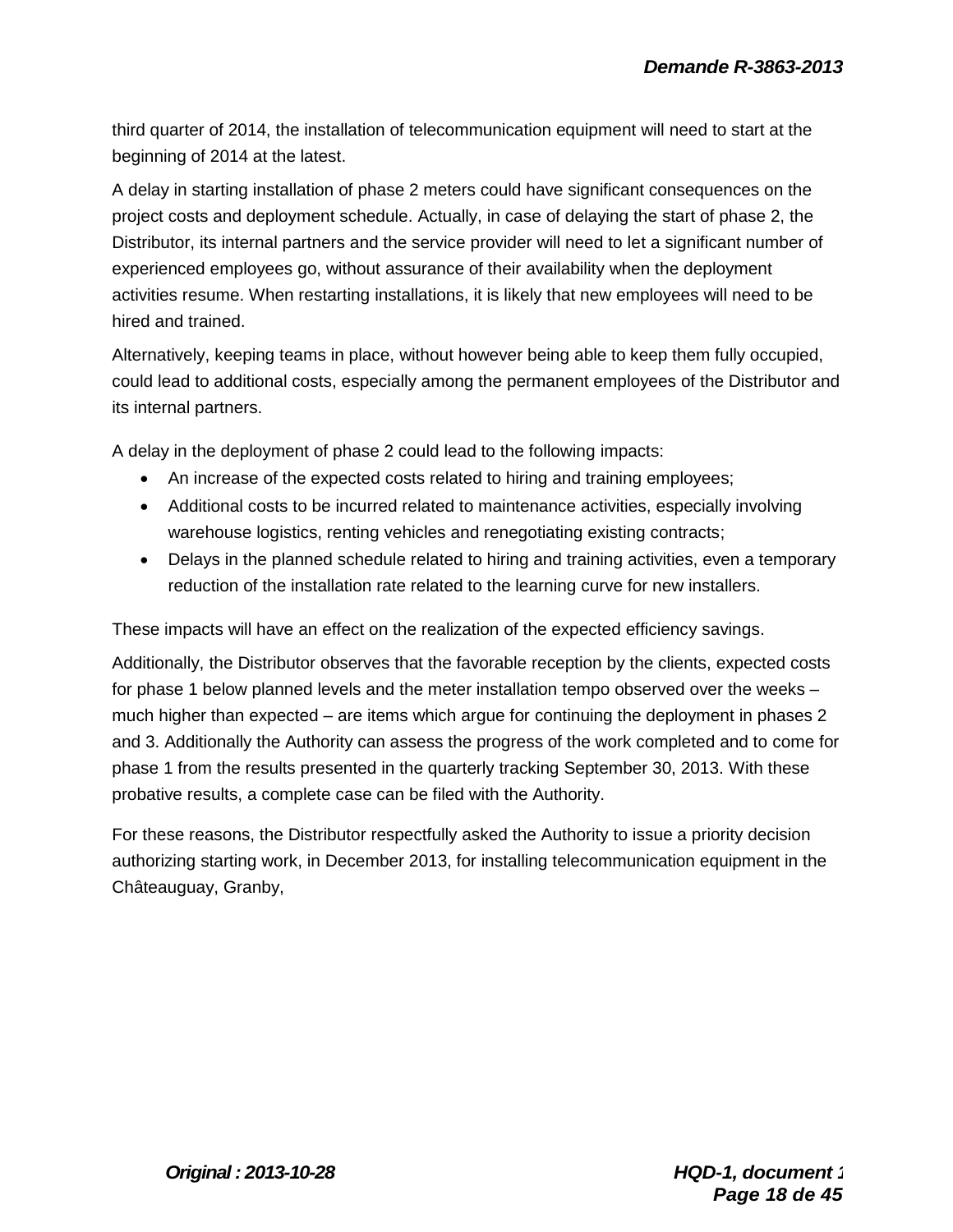Saint-Hyacinthe, Saint-Jean-sur-Richelieu, Sorel, Valleyfield and Vaudreuil regions and also on Hydro-Québec installations such as poles, buildings and land belonging to Hydro-Québec. The choice of business offices is dictated by the fact that they involve densely populated regions. That way, while the experienced teams start installing meters in some of these regions, the service provider will go ahead with hiring and training local installers for the other phase 2 regions. The installation of equipment on Hydro-Québec installations is easy and makes it possible to quickly open new zones for deployment. By performing these installations at the beginning of phase 2 and 3 deployment, the Distributor first increases its operational flexibility and can next concentrate its efforts on installing telecommunications equipment for other regions not targeted by the priority decision.

The costs for installing the telecommunication equipment are estimated at about \$6.4 million for the first six months of 2014. The Distributor indicates that these costs are already planned in the telecommunication equipment costs for investment (see Section 5.1).

## **4. REGULATORY APPROACH**

In connection with the case R-3770-2011, the Distributor chose to present the LAD project in three distinct phases, with each of the phases being the subject of a specific authorization request under Article 73 of the Law. The selection of the phases is justified by the size and length of the LAD project. In its decision D-2012-127, "the Authority considers that this approach is adequate and prudent."<sup>22</sup>

However, beyond the installation of the AMI in phase 1, few things distinguish one phase from another as it concerns the replacement of the meters, other than the volumes of meters to be installed and the density of the clients in the targeted areas

First, the Distributor observes that a significant portion of the costs planned in phases 2 and 3 is set by contract (see Section 5.1.3). Additionally, the early costs for phase 1 at this date and the observed meter installation tempo are such that the Distributor is confident that the assumptions concerning equipment installation and

 $22$  D-2012-127 (R-3770-2011), paragraph 523.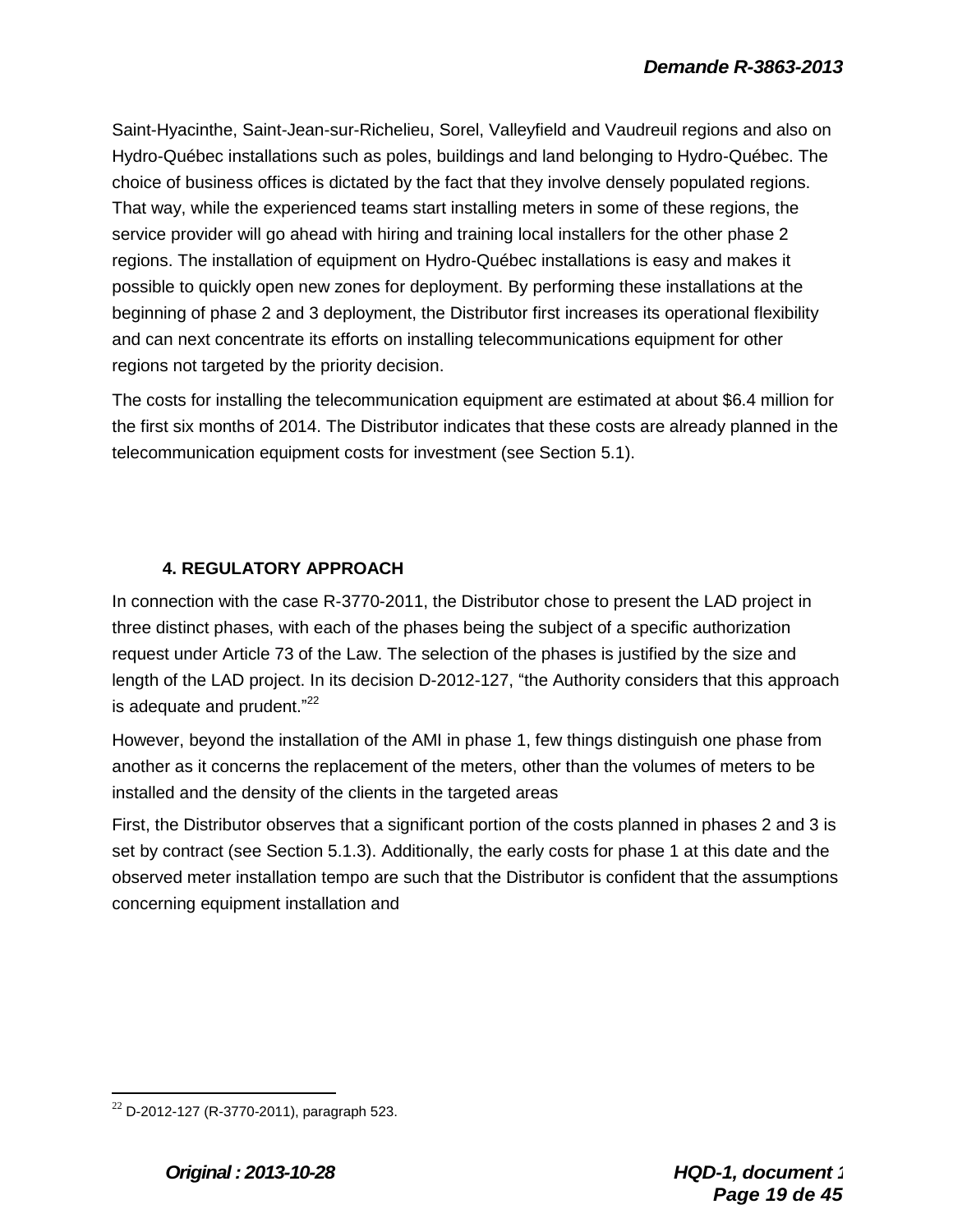meter replacement, which had been established based on its experience, will be realized in phases 2 and 3 (see Section 5.1).

Furthermore, the technology infrastructure deployed in phase 1 of the project has proven very effective and very stable, beyond even the expectations of the Distributor's specialists involved in the project. Thus, the Distributor also expects a high performance level from the technology infrastructure for phases 2 and 3, even if the client density is lower in the targeted territories.

The Distributor indicates that when filing the phase 1 authorization request, using satellite links for establishing communication with new generation meters where cell coverage was not available was considered.

Considering the increases in cellular coverage over recent years, the Distributor decided to use cellular links for a large majority of the collectors in the territories covered by phases 2 and 3. Because of this better cellular coverage, the Distributor is of the opinion that the continuation of the telecommunications deployment with the technology used in phase 1 remains the most economically viable in the short and medium term.

Additionally, the work done up to now in phase 1 shows that the technology infrastructure in the less densely populated areas or borderline areas would have greater performance if the deployment was not limited to the phase 2 territory, but included contiguous areas from phase 3. For reasons of efficiency and logistics, the Distributor now intends to simultaneously deploy phases 2 and 3, when it judges that the conditions require it (see Section 3.2).

Considering all of the previous considerations, the Distributor thinks it is opportune to present a single authorization request for LAD project phases 2 and 3.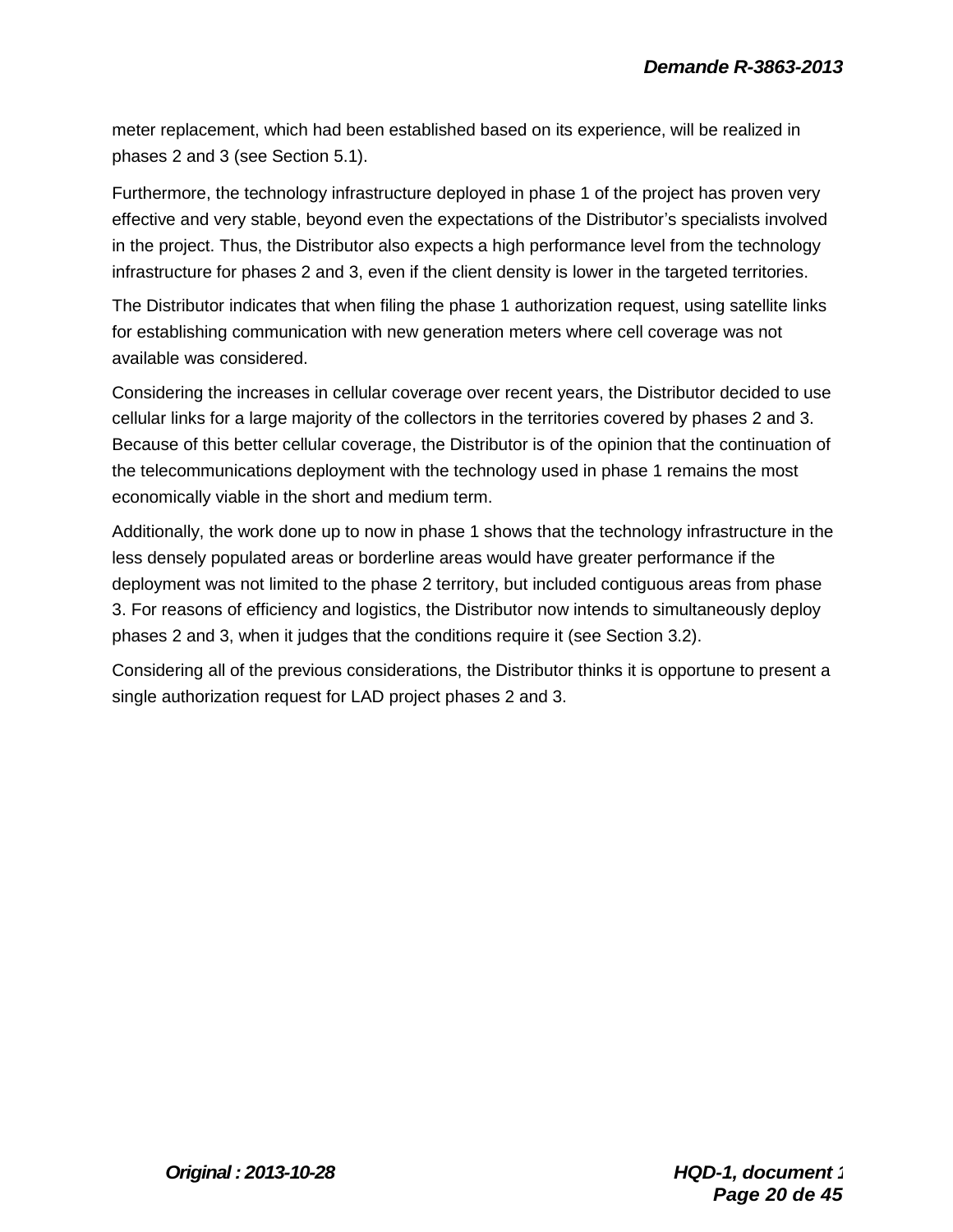## **5. PROJECT ASSOCIATED COSTS**

In the case R-3770-2011, the LAD project total cost was established at \$997.4 million. This amount included \$839.9 million of investments and \$157.4 million of operating charges during the project<sup>23</sup>. The Distributor incorporated a contingency on the LAD project cost elements which could vary and which was \$21.3 million for the investments and \$8.1 million for the operating charges<sup>24</sup>. The Distributor indicates that the LAD project headings and cost details were the subject of an in-depth analysis by the Authority and the participants during the study of the phase 1 authorization request.

In paragraph 331 of its decision D-2012-127<sup>25</sup>, the Authority noted that: "...even if the [LAD] Project is not risk-free, the evidence submitted to the Authority tends to indicate that the Project budget is comparable to what was done elsewhere and even higher…."

In its decision D-2012-127, the Authority authorized the execution of phase 1 for a total cost of  $$440.5$  million<sup>26</sup>.

## **5.1. Costs of Phases 2 and 3**

The cost for phases 2 and 3 of the LAD project, presented in Table 3, totals \$557.6 million.

The share for the investments is \$435.9 million to which operating charges during the project of order \$118.1 million are added. For phases 2 and 3, the Distributor planned for a contingency of \$13.3 million on the investments and \$5.9 million on the operating charges. The costs anticipated for phases 2 and 3 are in line with those filed in connection with case R-3770-2011, but offset in time to take into account the delay of starting deployment, initially planned for June 2012.

The experience acquired during phase 1 serves to confirm that the cost assumptions filed in connection with case R-3770-2011 are valid for phases 2 and 3.

Actually, the assumptions initially made took into account specific items from phases 2 and 3. There is therefore no reason to revise them.

 $23$  D-2012-127 (R-3770-2011), paragraph 51.

 $^{24}$  D-2012-127 (R-3770-2011), paragraphs 53 and 335.

 $25$  See also paragraph 330.

 $^{26}$  D-2012-127 (R-3770-2011), page 121.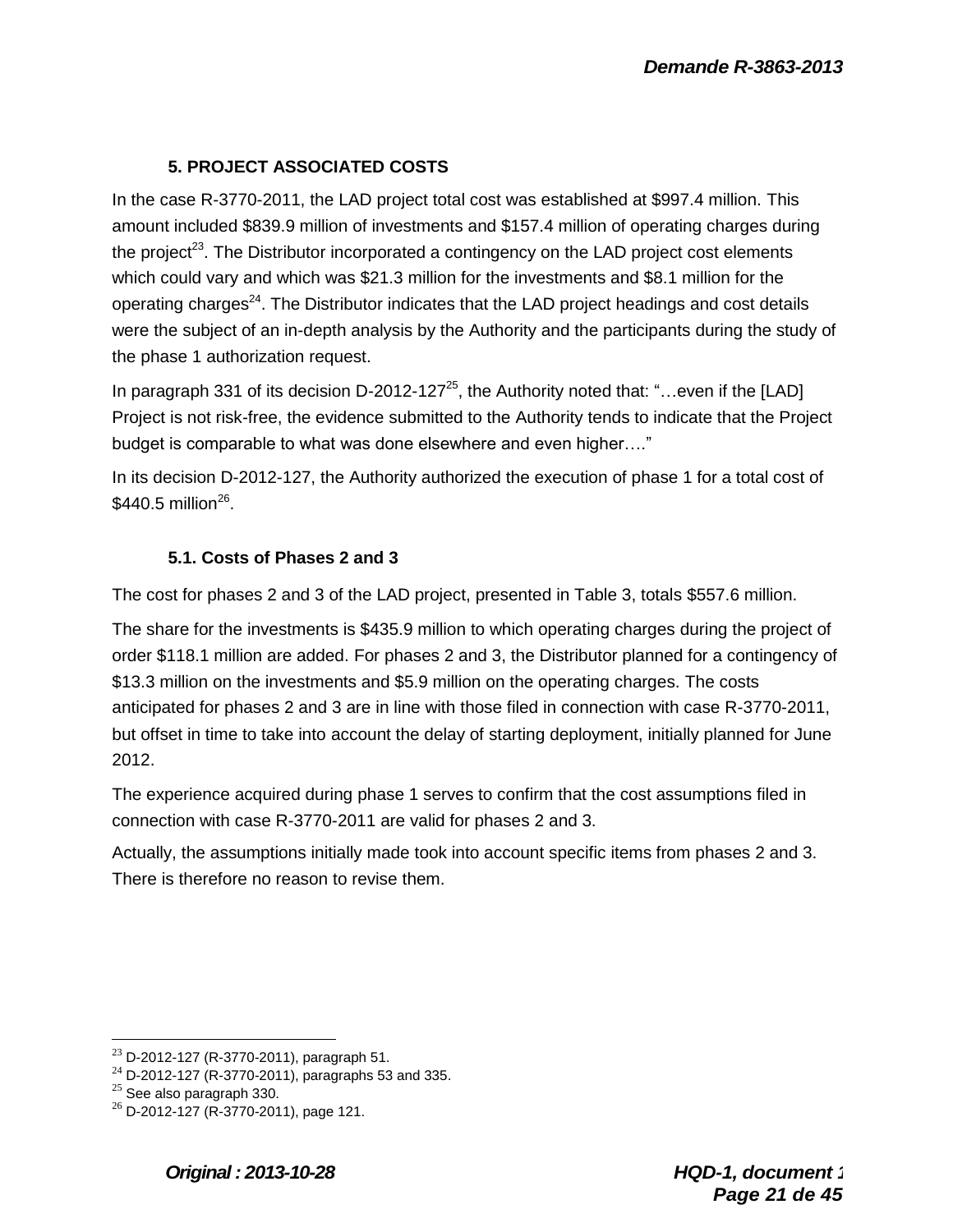|                                     | 2014  | 2015  | 2016  | 2017 | 2018 | Total |
|-------------------------------------|-------|-------|-------|------|------|-------|
| <b>Investments</b>                  | 110.5 | 159.3 | 74.4  | 65.4 | 29.9 | 439.5 |
| Purchasing and installing<br>meters | 96.9  | 132.5 | 51.6  | 39.2 | 22.1 | 342.3 |
| Telecommunications equipment        | 6.4   | 20.8  | 18.9  | 20.1 | 7.2  | 73.4  |
| Project office                      | 5.7   | 5.4   | 3.7   | 6.0  | 0.6  | 21.4  |
| Capitalized borrowing costs         | 1.4   | 0.6   | 0.2   | 0.2  |      | 2.4   |
| <b>Operating charges</b>            | 12.3  | 33.8  | 37.6  | 23.8 | 10.6 | 118.1 |
| Relocalization of resources         | 0.4   | 8.6   | 11.2  | 3.4  | 0.2  | 23.9  |
| Information Technologies            | 5.4   | 11.4  | 12.3  | 10.7 | 5.7  | 45.6  |
| Telecommunications                  | 1.7   | 4.6   | 5.4   | 4.3  | 2.1  | 18.2  |
| Various charges                     | 4.8   | 9.2   | 8.6   | 5.3  | 2.6  | 30.5  |
| Total                               | 122.8 | 193.1 | 112.0 | 89.2 | 40.6 | 557.6 |

## **TABLE 3: COSTS FOR LAD PROJECT PHASES 2 AND 3 (2014-2018) (IN M\$)**

Note: Deployment ends at the end of the second quarter of 2018.

#### *5.1.1. Investments*

The purchase and installation cost for the meters totals \$342.3 million. The price for the meters and the cost of the installations done by the service provider – Capgemini Québec – come from the request for proposals done in connection with the preparatory work $^{27}$ . The two suppliers of meters are Landis+Gyr (for a maximum of 80% of the meters) and Elster (for a minimum of 20% of the meters).

The project office will acquire the new generation meters based on the expected deployment tempo. The cost of installations performed by the Distributor's personnel follows the service costs. The installation cost is also made up of quality insurance expenses and work done by master electricians<sup>28</sup>. The phase 1 results confirm the fitness of the assumptions concerning the cost of installations done by the Distributor's employees. Consequently, the Distributor does not foresee any risk in this respect.

 $27$  D-2012-127 (R-3770-2011), paragraph 219.

 $^{28}$  These items were under the heading "Other Investments" in the case R-3770-2011.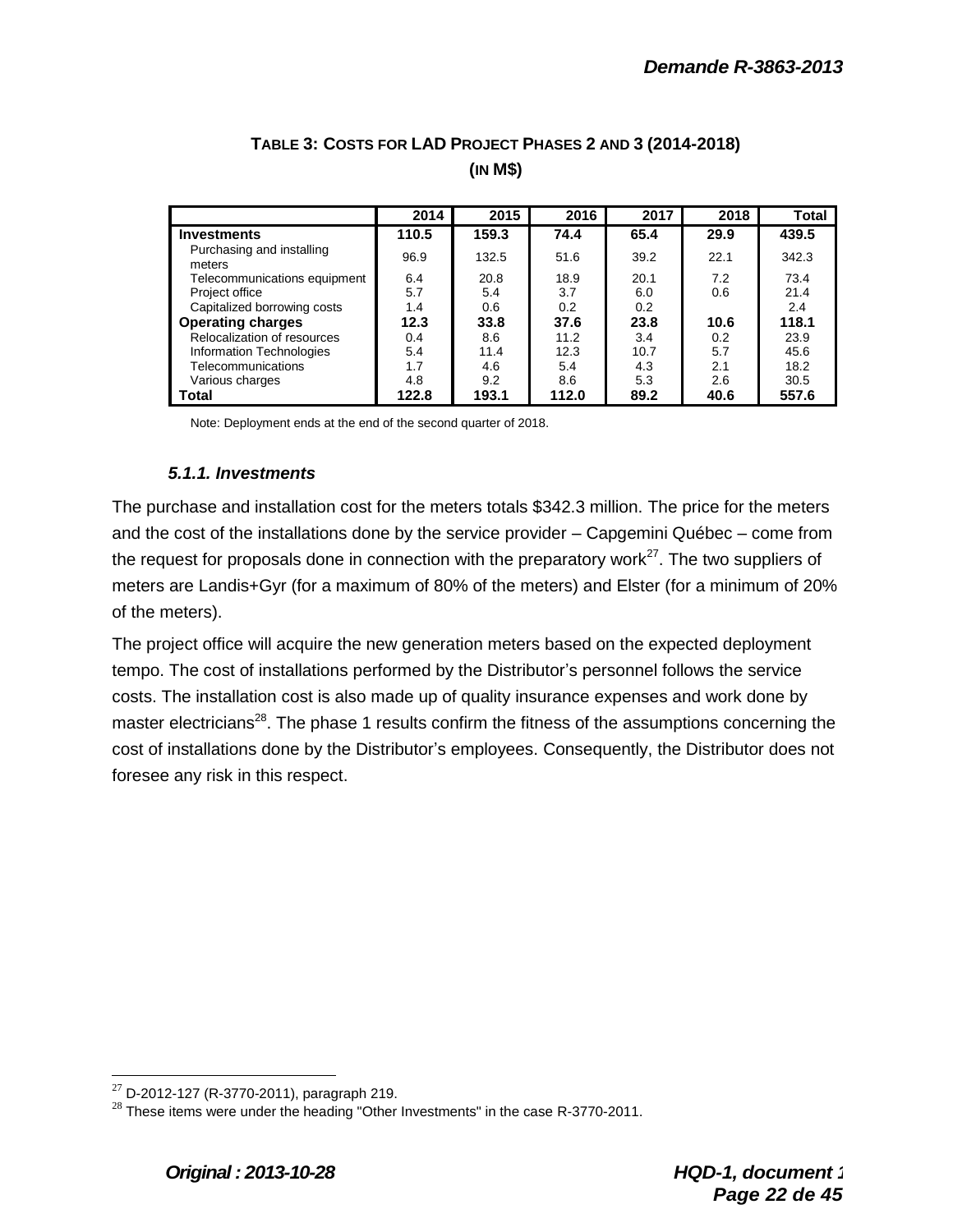The purchase and installation cost of the telecommunication equipment (collectors and routers) is \$73.4 million. The purchase price is the result of a request for proposals done in connection with the preparatory work<sup>29</sup>. The project office will acquire that from the Landis+Gyr supplier based on the expected deployment tempo. The installation cost of the telecommunications equipment is an estimate which takes into account difficulties inherent in the activities in the regions (e.g. travel distance, site topologies) and the assumptions on which the estimate is based are confirmed by experience acquired in phase 1.

The \$21.4 million in project office costs include the costs related to project governance, deployment operations and technology monitoring. The project office activities are not different from those which were assigned to it in connection with phase 1.

The \$2.4 million in borrowing costs to be capitalized were calculated using the Distributor's tariff base yield rate, as authorized by the Authority in its decision D-2004-47. They were calculated with a yield rate of 7.264% authorized by the Authority in its decision D-2011-028 The Distributor did not actualize the borrowing cost to be capitalized at the 6.380% rate authorized by the Authority in its decision D-2013-037, considering the small impact on the costs.

For the investments, the contingency is incorporated in each of the cost headings.

## *5.1.2. Operating Charges during the Project*

The operating charges include the costs for relocating employees assigned to the actual processes for reading and collection (service cut-off and restoration) for an amount of \$23.9 million.

in connection with phase 1, the relocalization efforts made by the Distributor had a result that some permanent readers were reassigned into the areas not yet targeted by the deployment. These permanent employees could possibly need to be placed in other employment within the company again.

 $29$  D-2012-127 (R-3770-2011), paragraph 219.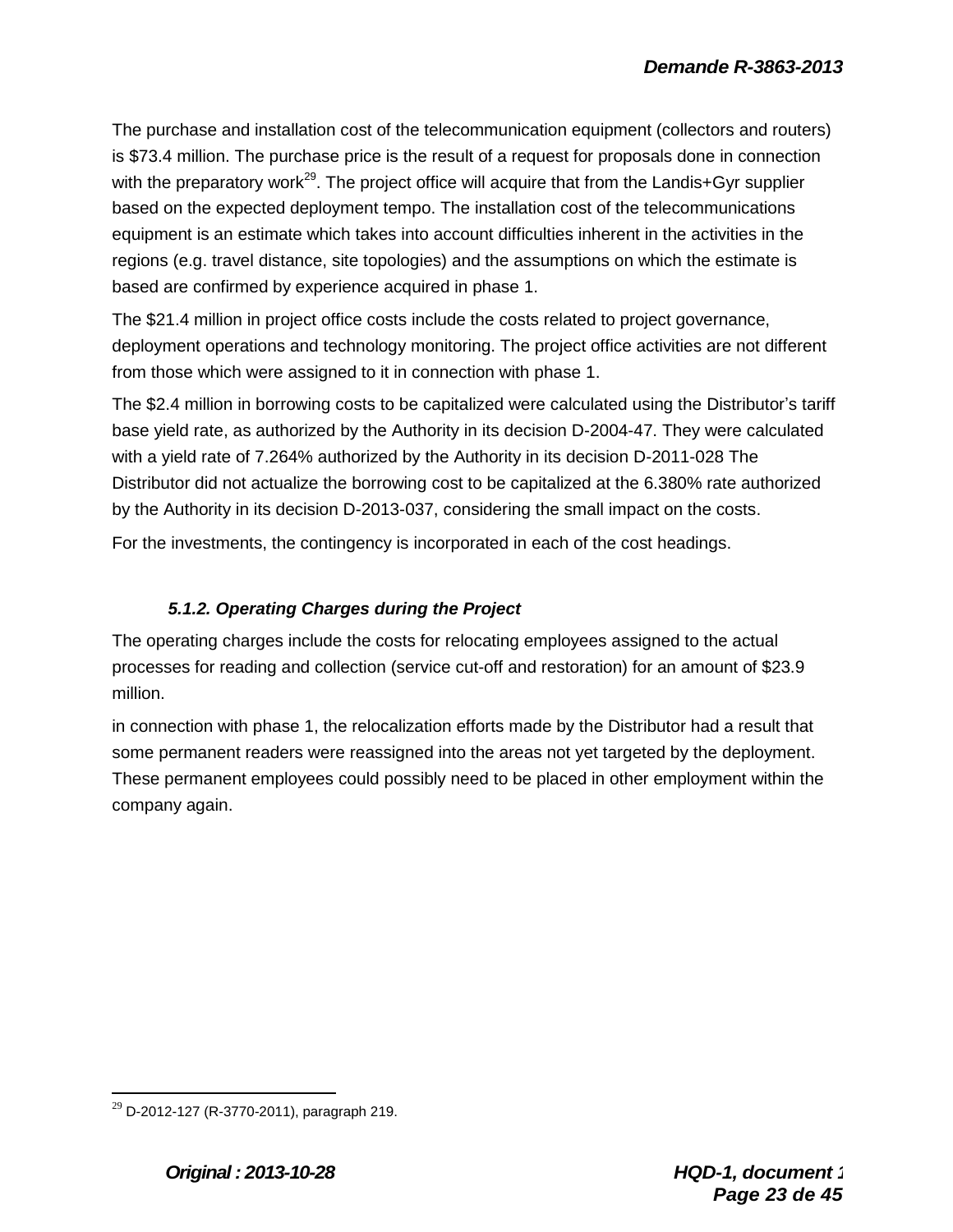The Distributor indicates that the relocalization costs take into account the degree of difficulty of replacement related to the pool of available positions and the work location. In the case R-3770- 2011, the Distributor made the assumption that the average relocation period for an employee in urban region would be at most six months, and that this period would be at most 12 months for an employee in semi-urban region and at most 24 months for an employee in rural region. These assumptions are retained in the present case. Since the positions for temporary employees were abolished, there is no relocalization cost.

The \$45.6 million in IT costs include costs for licenses, their maintenance and their operation.

For telecommunication there are costs of \$18.2 million for maintenance and operation of the routers and collectors, and also for telecommunication services provided by Rogers Communications Inc.

The \$30.5 million in various charges is principally made up of costs related to training, communication, information campaigns, client activity (during the installation period for the meters) and contingency. Under the heading of communication activities, the larger number of towns and the more vast area of the territories to be traversed in phases 2 and 31 doubted le lead to costs consistent with those planned in case R-3770-2011, and therefore higher than the costs observed in phase 1.

## *5.1.3. Contingency*

For the cost components not guaranteed by contract and which could therefore vary, the Distributor incorporated a contingency. Therefore, for the investments, no contingency was planned in connection with the meters, telecommunication equipment and the portion of the installations that will be done by the service provider at a fixed cost per meter.

The Distributor judges it prudent to retain the assumptions concerning the contingency amounts evaluated for the LAD project. Thus, for phases 2 and 3, a contingency of \$13.3 million is planned for the investments on the basis of a 12% rate applied to the installation cost of the meters done internally, the quality assurance expenses, the cost of work done by master electricians and the installation cost of the telecommunication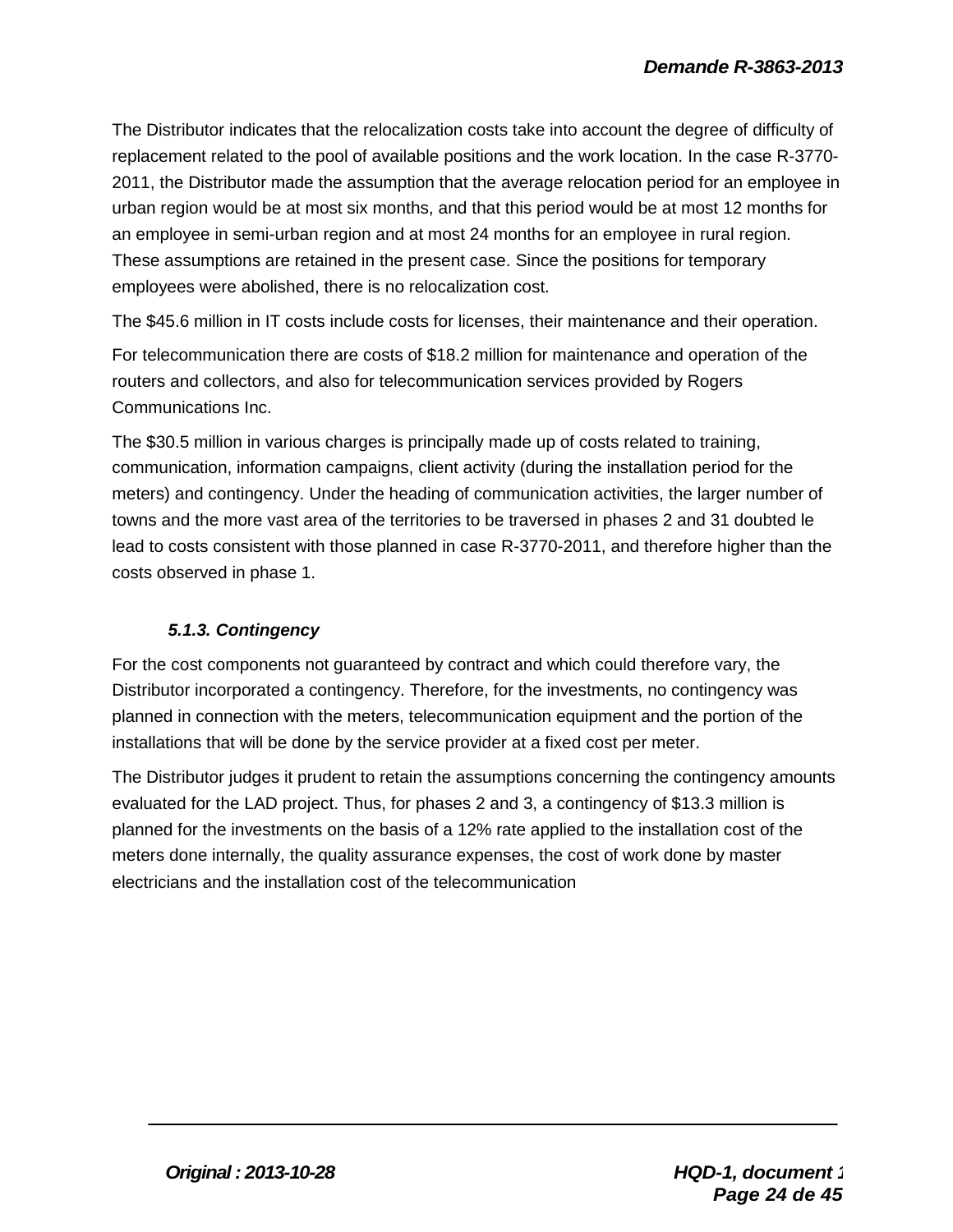equipment<sup>30</sup>. This rate was established on the basis of the risks estimated for each of these internal cost components and considering the Distributor's experience in meter installation.

Similarly a contingency of \$5.9 million is planned on the operating costs. This is calculated on the basis of a 12% rate applied to all of the operating charges except for IT and telecommunication.

In paragraph 363 of its decision D-2012-127, the Authority showed it was satisfied with the Distributor's evidence. The Authority noted that some facts provide a reasonable guarantee that the LAD project will be done within the costs presented, in particular  $31$ :

- The new generation meters are provided at prices set by contract.
- The routers and collectors are purchased at prices set by contract.
- Telecommunication services are provided by a major company under conditions established by contract.
- The subcontracting of a significant portion of the meter installation operations is at fixed cost and subject to performance indicators.
- Contingencies are planned for costs not guaranteed by contract

As for certain costs not guaranteed by contracts, the fitness of several assumptions became more definite during the execution of phase 1, in particular relating to the cost of installations done by the Distributor's staff. Consequently, the Distributor is even more confident that LAD project phases 2 and 3 can be completed within the planned costs. Considering only the meter replacement plan, the principal differences between phase 1 and phases 2 and 3 involving costs are the surface area of the territory to be crossed and the larger numbers towns involved. These items had been considered in establishing the cost assumptions. Thus, even though on September 30, 2013 it anticipates a favorable variation from the planned phase 1 costs, the Distributor thinks that the factors which made it possible to generate this favorable variation might not be realized in phases 2 and 3. Consequently, out of concern for prudence, the Distributor is not modifying its cost assumptions and not reducing the contingency amounts for phases 2 and 3.

 $30$  D-2012-127 (R-3770-2011), paragraphs 53 and 335 to 337.

 $31$  D-2012-127 (R-3770-2011), paragraphs 329, 333, 363 and 528.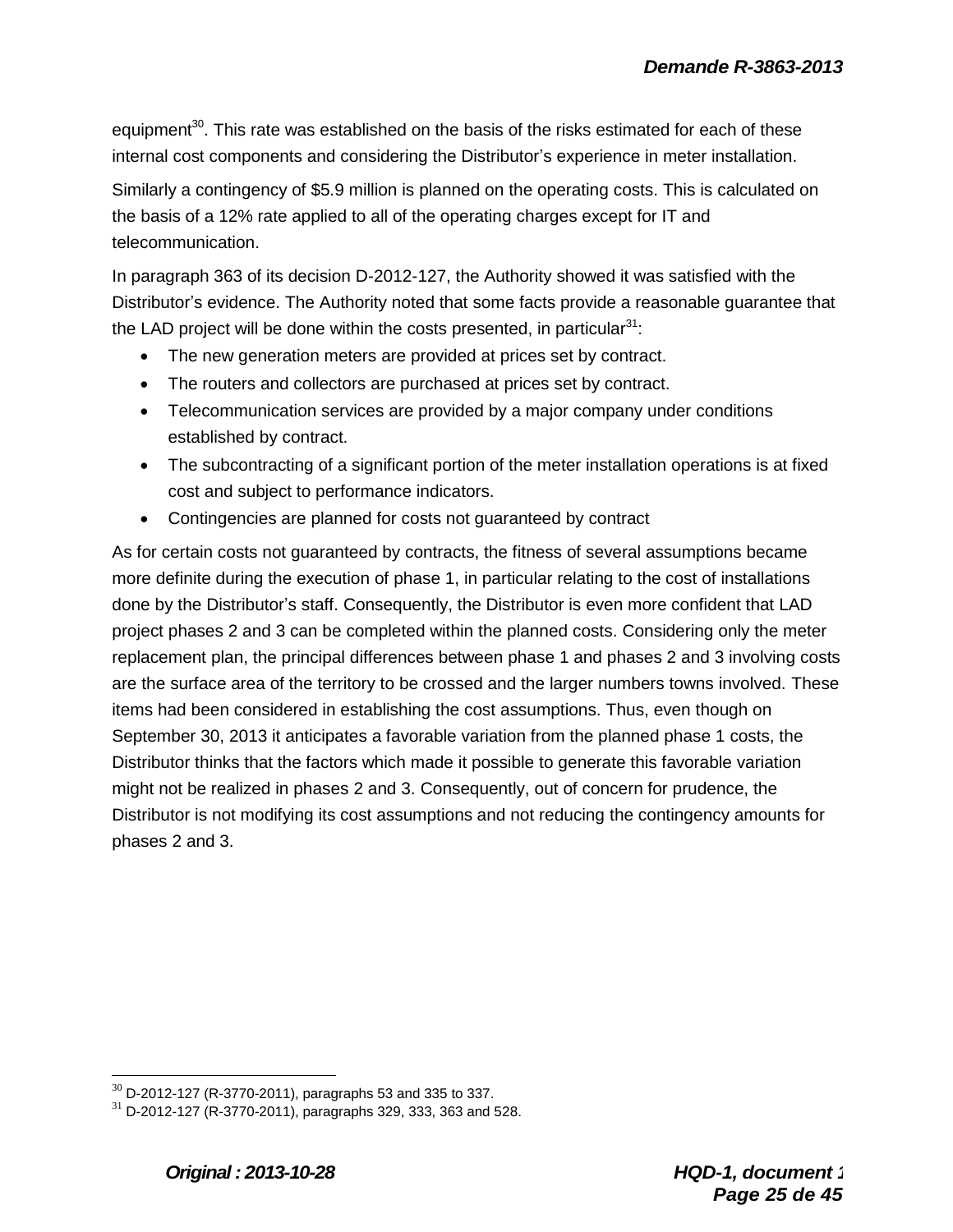Table 4 shows the annual contingency amounts.

|                   | 2014    | 2015 | 2016 | 2017 | 2018 | 2019                     | Total |
|-------------------|---------|------|------|------|------|--------------------------|-------|
| Investments       | 17<br>. | 3.6  | 3.7  | 3.0  | 1.3  | $\overline{\phantom{0}}$ | 13.3  |
| Operating charges | 1.9     | 2.1  | 0.7  | 0.2  | 0.7  | 0.4                      | 5.9   |
| <b>Total</b>      | 3.6     | 5.7  | 4.3  | 3.2  | 2.0  | 0.4                      | 19.2  |

## **TABLE 4: PLANNED CONTINGENCY PER YEAR (IN M\$)**

#### Note: Deployment ends at the end of the second quarter of 2018. Contingency for 2019 is related to relocation costs. In Table 3, contingency for 2019 is included in the costs for 2018.

## **6. MAIN RISKS ASSOCIATED WITH THE PROJECT**

The mitigation measures principally aim to assure a reduction of the risks linked in particular to the operational aspects of the deployment such as the installation tempo and the deployment strategy. In connection with the phase 1 request, the Distributor identified the following risks:

- Cost overruns
- Clientele acceptability of meter replacement
- IT failure
- IT and telecommunication security
- Human resources
- LAD Project Governance

In light of the experience acquired in phase 1, the Distributor does not foresee additional risks for LAD project phases 2 and 3. The Distributor is keeping close track of the main risks even though the probability of them occurring is now considered to be low.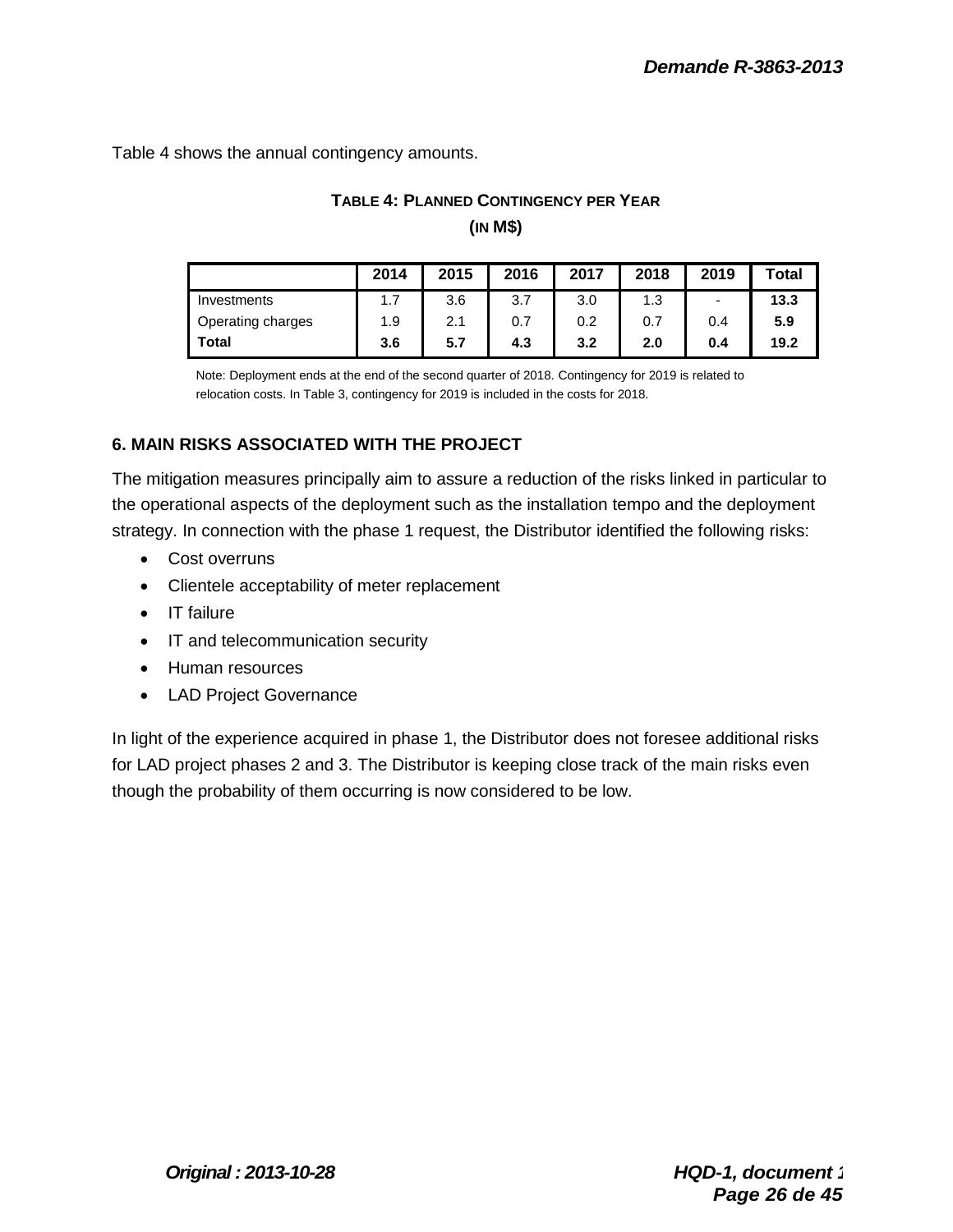## **6.1. Cost Overruns**

Although there are still risks relating to cost overruns<sup>32</sup>, the Distributor thinks that the probability of their occurrence is low.

As previously indicated, the Authority stated that it was satisfied with the Distributor's evidence which it summarized in paragraph 333 of this decision D-2012-127 $33$ :

The evidence indicates that the purchase [sic] and installation costs of the [new generation meters] (NGM) are guaranteed by contract and subject to performance indicators [footnote omitted]. The evidence also indicates that the routers, collectors, MDMS and acquisition front end are also the subject of negotiated firm prices that are guaranteed by contracts [footnote omitted].

The costs for phase 2 and 3 work are in large part made up by the purchase and installation of devices and equipment at fixed cost. However, the phase 3 meters will be installed solely by the Distributor's staff.

The risk of cost overruns for phases 2 and 3 is mainly related to the expanse of the territory, but this is limited by the fact that the embedded technology is proving effective and stable for phase 1. The Distributor thinks that it will be the same for phases 2 and 3.

The Distributor's experience with phase 1 demonstrates the fitness of the initial assumptions. Additionally, the Distributor has established a project office for close tracking in order to produce compliance with planned costs and will maintain this tracking throughout phases 2 and 3.

Additionally, the Distributor emphasizes that the total cost of the LAD project must not exceed the amount authorized by the Hydro-Québec Board of Directors by more than 15%, otherwise it must obtain a new authorization from the board. Should a possible but unlikely LAD project cost overrun occur, the Distributor shall inform the Authority of it in due time.

 $32$  D-2012-127 (R-3770-2011), paragraph 529.

 $33$  See also paragraphs 52, 332 to 338 and 361 of decision D-2012-127.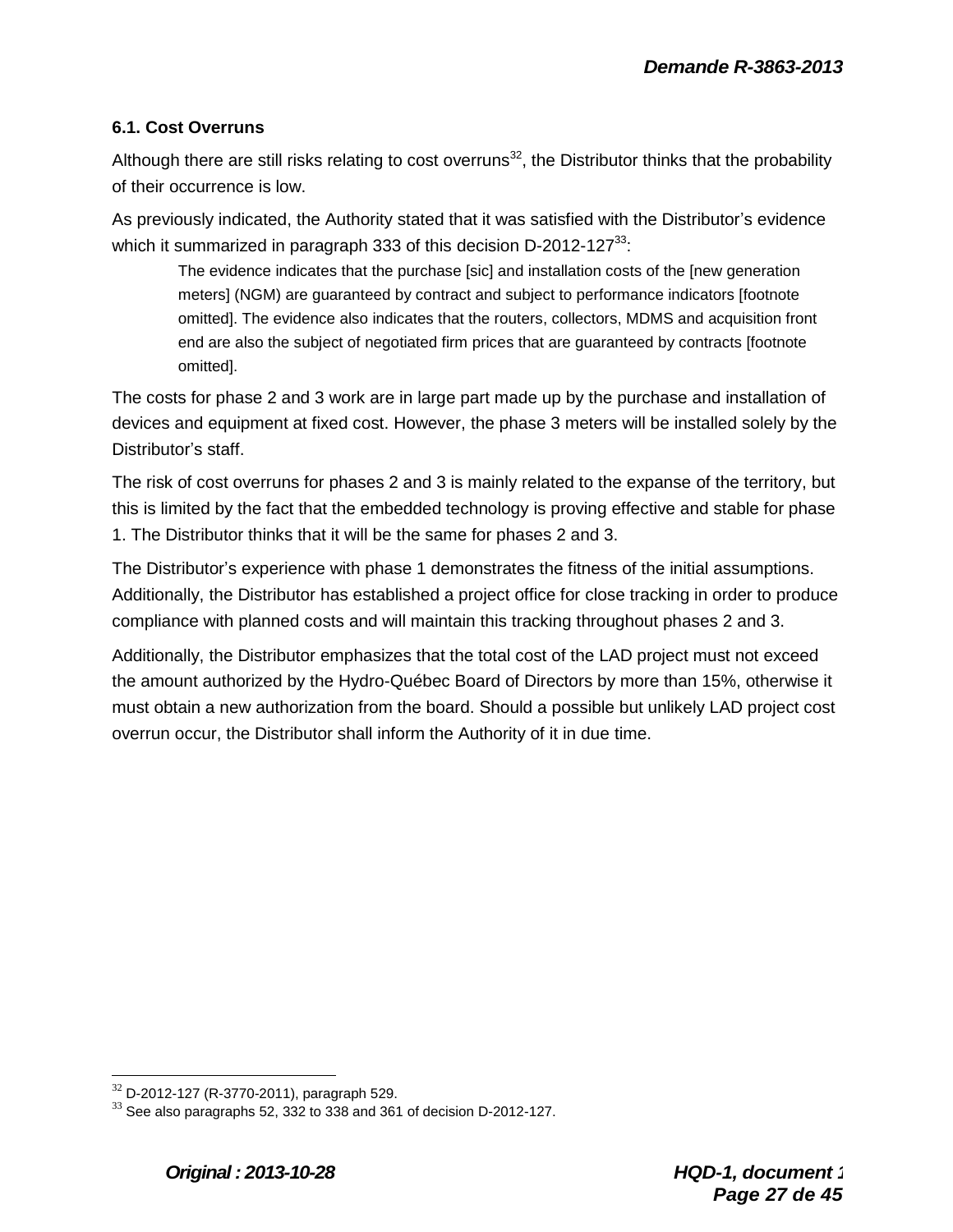## **6.2. Clientele Acceptability of Meter Replacement**

The majority of clients receive the project favorably. This observation is confirmed by installers in the field. Items such as good progress of installations in the field and the low rate of subscribing to the opt-out option support<sup>34</sup> the observation. Additionally, the Distributor receives few calls or inquiries from clients concerning the project. It makes every effort to reply on an individual basis and does not hesitate to review the need for communication tools $^{35}$ .

The clients' favorable perception is also reflected in the meter installation client satisfaction polls. The rates of complaints received by the Distributor and service provider have proven to be very low<sup>36</sup>.

Based on all these factors it can be concluded that the probability of this risk occurring is low.

#### **BOX 4: CLIENTELE ACCEPTABILITY OF METER REPLACEMENT**

The majority of clients receive the LAD project favorably.

- 634,000 new generation meters installed and read by the MOC;
- under 2000 non-communicating meters installed, which is an opt-out option subscription rate of 0.3% – well below the 1% rate expected in connection with case R-3770-2011;
- small number of inquiries (telephone calls and emails) from clients concerning the LAD project;
- fewer than 200 complaints received by the Distributor and service provider, which is 0.03% of the meters installed;
- new generation meter installation satisfaction rate of 8.8 out of 10 for the Distributor's installers and 8.6 out of 10 for the installations done by the service provider's installers.

Note: Data from September 30, 2013.

 $34$  D-2012-128 (R-3788-2012).

 $35$  D-2012-127 (R-3770-2011), paragraph 485.

 $36$  See la section 6 de la pièce HQD-1, document 2.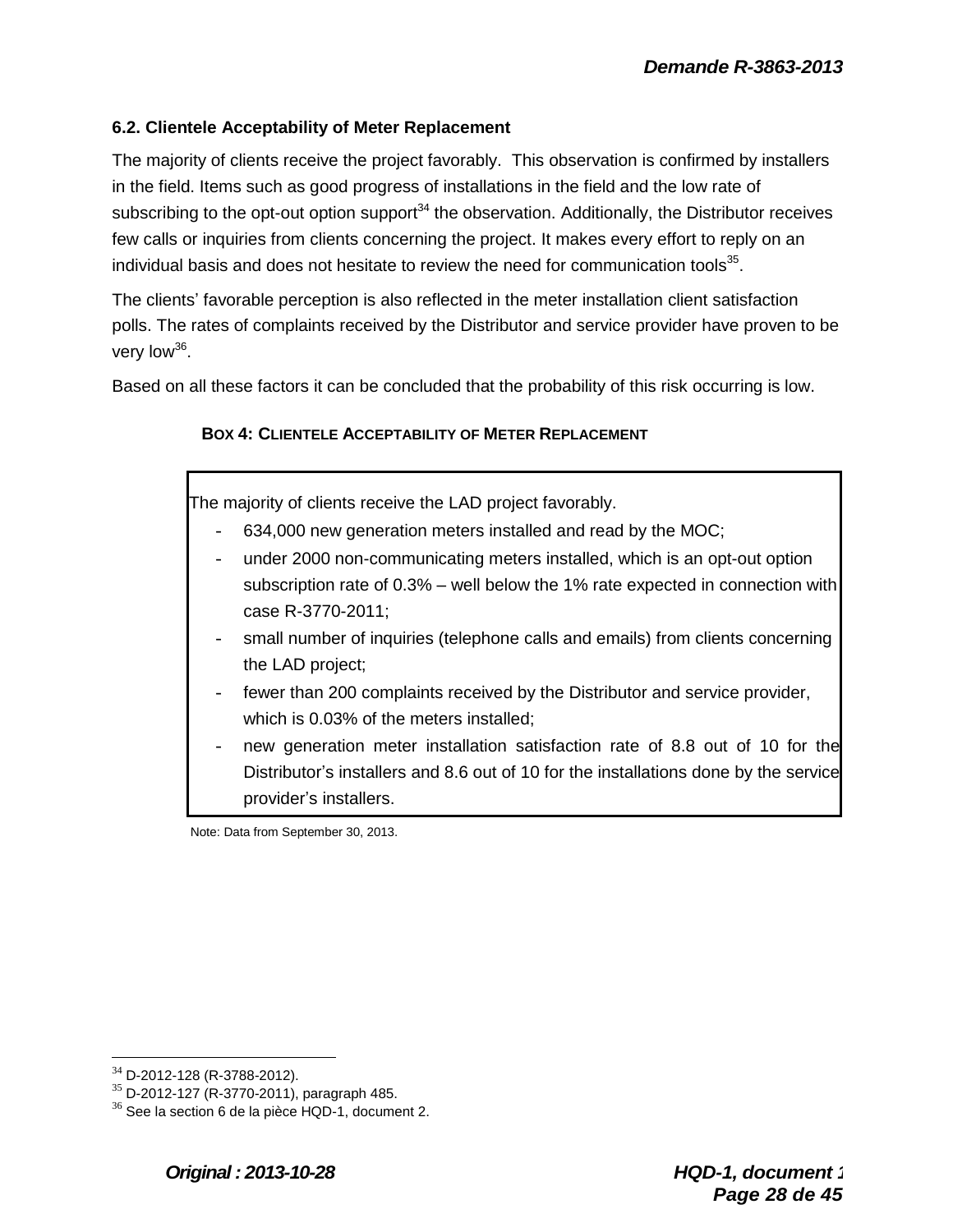Additionally, the Authority accepted that the scope of the LAD project be limited to only remote meter reading and service cut-off and restoration automation functionalities $^{37}$ , in order to enhance social acceptability. It should be observed that the Distributor strategy, governed by the real-world experience of hundreds of electricity distribution companies<sup>38</sup>, was adequate.

## **6.3. IT Failure**

The Distributor's real-world experiences at the time of filing the present request serves to confirm that the probability of occurrence of IT failure risk is low because the solution is now installed and stable. Technology infrastructure management is integrated with IT governance in Hydro-Québec and conforms to various company oversights. Beyond the IT governance, the project office chose to maintain a rigorous tracking of this risk item.

## **6.4. IT and Telecommunication Security**

As it involves IT and telecommunication security, the Distributor is maintaining its preventive measures that include data encryption, access control, command signatures, event logging, network monitoring, redundancy and conducting intrusion tests. A continuous look-out is maintained to adapt the security measures to the strictest standards. The Authority has declared itself "satisfied with the security measures… taken by the Distributor in order that data recorded by the [New Generation Meters] (MGM) and transmitted by the AMI not be intercepted by third parties."<sup>39</sup> In this category, the project office is also maintaining a rigorous tracking of the actions taken, even if the solution security is integrated to the company's IT governance. Additionally, the Authority also notes in its decision D-2012-127, that "… the evidence shows the Distributor keeps a continuous lookout on the development of information technologies and that it is active in international bodies working on the subject..."<sup>40</sup>.

 $37$  D-2012-127 (R-3770-201 1), paragraphs 17 and 484 to 493.

 $38$  D-2012-127 (R-3770-201 1), paragraphs 18 and 22.

 $39$  D-2012-127 (R-3770-201 1), paragraph 516. See also paragraphs 29, 33 and 512 to 517 on the measures taken by the Distributor on the subject of cyber security.

 $^{40}$  D-2012-127 (R-3770-2011), paragraph 518.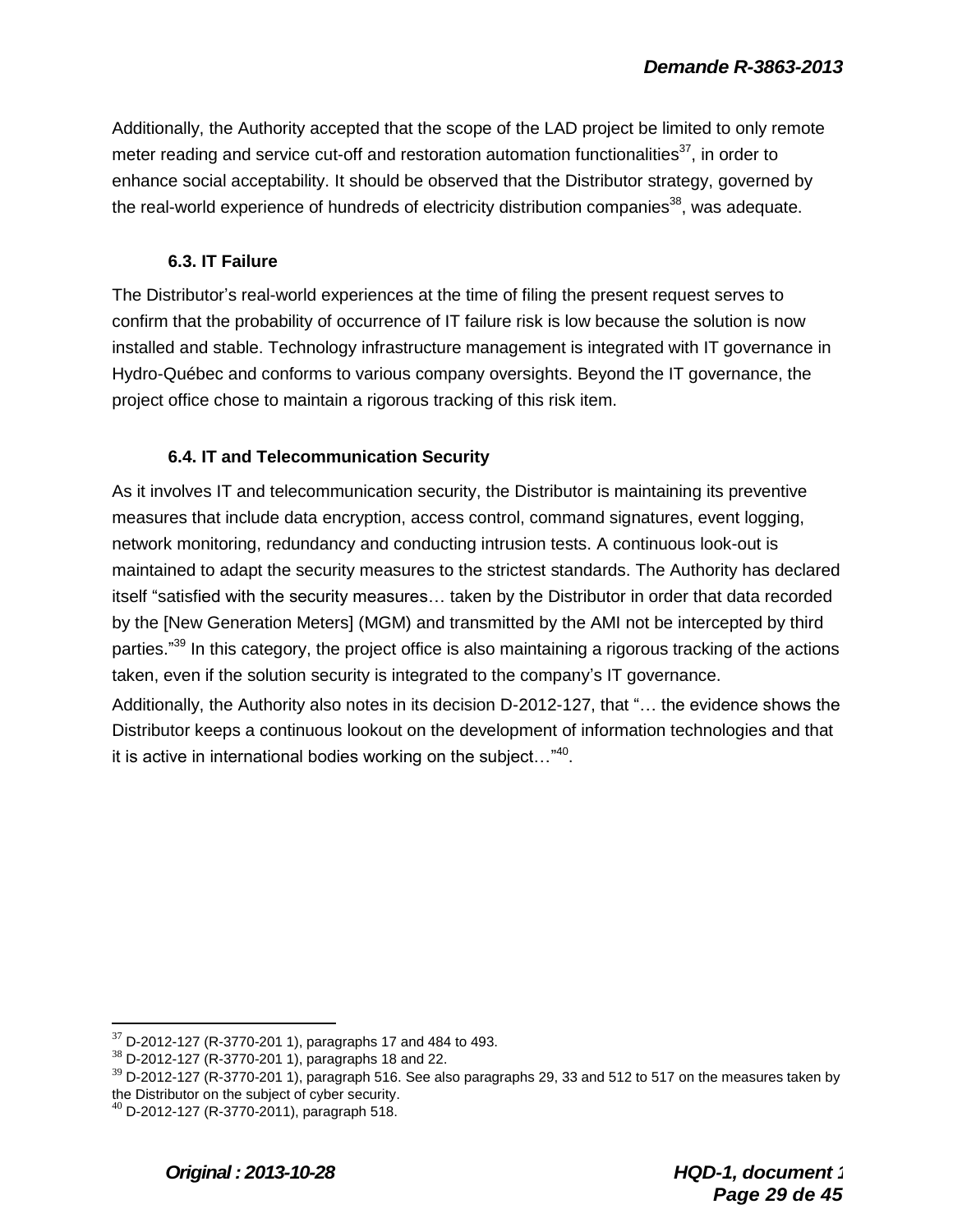## **6.5. Human resources**

Concerning human resources, the Authority noted in its decision D-2012-127 that "the evidence shows that the Distributor currently has a window of opportunity for reorganizing its operations without creating significant negative impacts for its employees."<sup>41</sup> The risk identified involving relocalization of resources is minimized by the active involvement of the individual unions. Executive management of the company took over the case and the relocalization plan for the resources goes beyond compliance with the collective agreements because the unions are collaborating in the management of the project's issues. The status tracking mechanism for the staff and relocation pool established in connection with phase 1 of the LAD project is maintained.

## **6.6. LAD Project Governance**

The execution of phase 1 of the project supports concluding that the governance set up assures coverage of all the issues presented. The project continues to be closely tracked and the necessary measures are in place for assuring that it meets its objectives and planned costs. The selected approach of dividing the whole project into distinct phases for deployment purposes remains the same: phase 1 and phases 2 and 3 combined for reasons of efficiency.

 $41$  D-2012-127 (R-3770-2011), paragraph 230. See also paragraphs 231 and 232.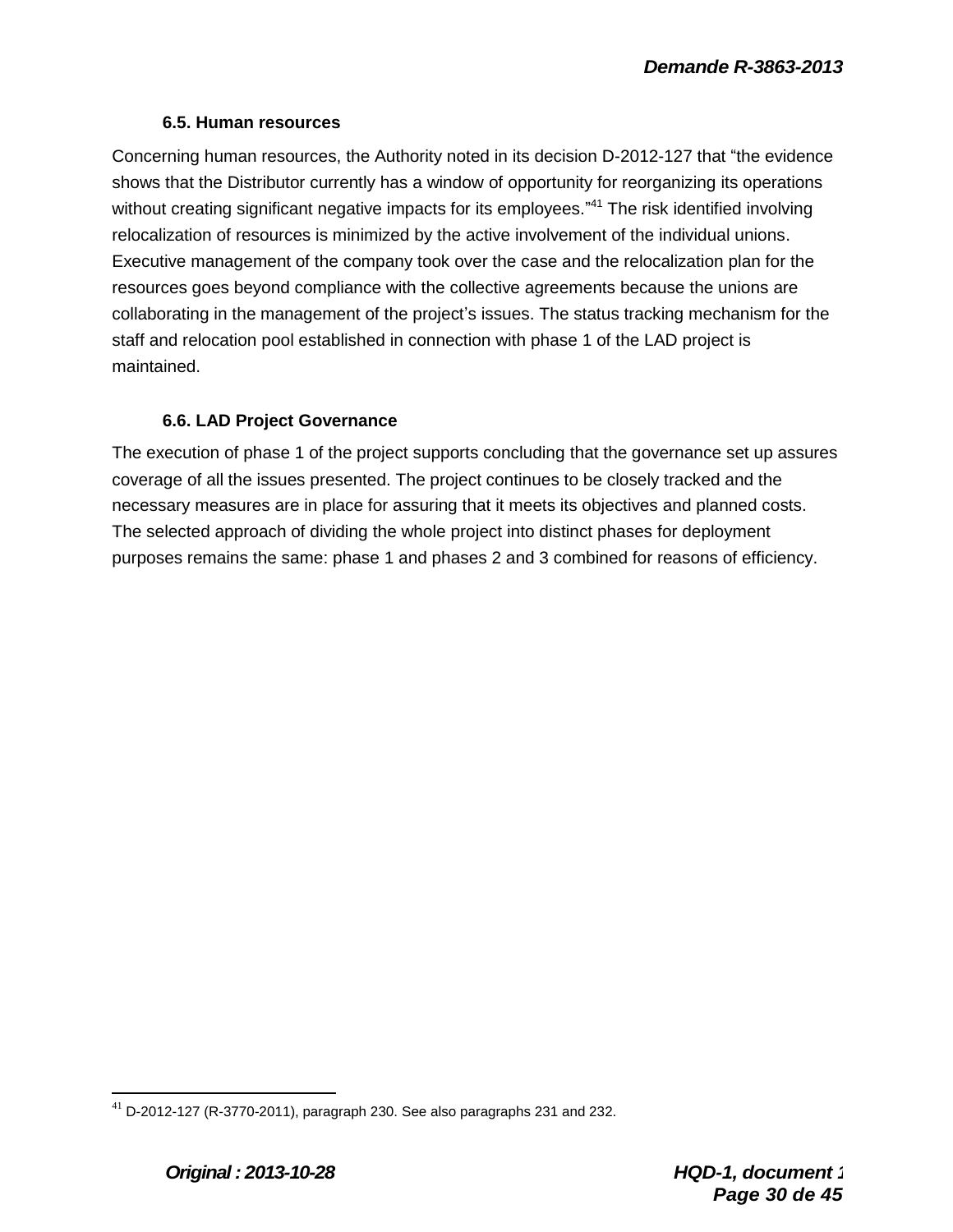## **7. ECONOMIC FEASIBILITY STUDY**

In the case R-3770-2011, the economic analysis presented in support of the evidence covered the LAD project as a whole<sup>42</sup>. In its analysis, the Distributor compared the AMI scenario (LAD project scenario) to a reference scenario in which it continued progressive replacement of the embedded base of in-service meters by electronic meters over a period of 20 years<sup>43</sup>. As it concerns this economic analysis, the Authority concluded in decision D-2012-127, that it should "reflect all of the project costs, including the IT costs which are intrinsic to the [LAD] Project."<sup>44</sup>The savings generated by the AMI scenario compared to the reference scenario are consequently estimated at \$201.9 million (actualized to 2011) over 20 years.<sup>45</sup>

Following questions from the Authority and participants concerning the assumptions on which the scenarios rested, the Distributor also confirmed the favorable conclusions of the LAD project economic analysis, in particular by doing two hypothetical scenarios $46$ :

- Replacement of the new generation meters and telecommunication equipment from the AMI scenario after 15 years;
- The uniform annual replacement of in-service meters by electronic meters from the reference scenario.

In the same way as the economic analysis, the hypothetical scenarios serve to demonstrate that the AMI scenario remains very advantageous compared to the reference scenario.

In its decision D-2012-127, the Authority indicates in paragraph 314 that "considering the actual state of knowledge, the Authority is satisfied by the evidence from the Distributor and the conclusion from its economic analyses."<sup>47</sup>

 $42$  D-2012-127 (R-3770-2011), paragraph 522.

 $^{43}$  D-2012-127 (R-3770-2011), paragraphs 54 and 241. Additionally, the AMI and reference scenarios are described in paragraphs 55 to 56 and 242 to 254.

 $44$  D-2012-127 (R-3770-2011), paragraph 310.

<sup>45</sup> D-2012-127 (R-3770-2011), paragraphs 257 and 311.

<sup>46</sup> D-2012-127 (R-3770-2011), paragraphs 63 and 256. Hypothetical scenarios are described in paragraphs 260 to 265. The Distributor also produced a sensitivity analysis on the analysis period (15 years instead of 20 years).

 $^{47}$  In paragraphs 312 to 324 of the decision D-2012-127, the Authority issued a favorable opinion on several specific aspects of the Distributor's economic analysis.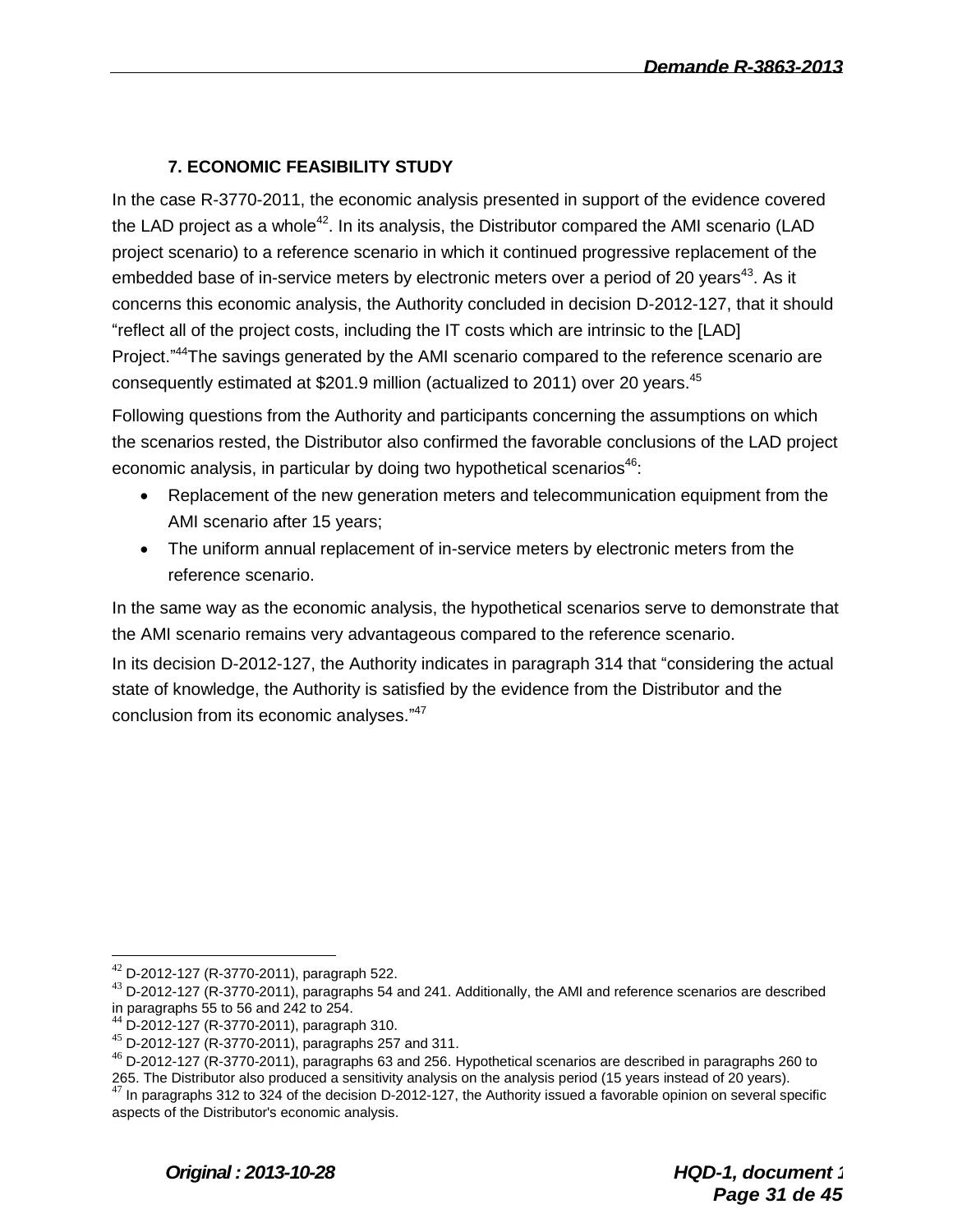In paragraph  $525^{48}$ , the Authority concludes by indicating the following:

The Authority authorizes the Project, because the results of four economic analyses, including the feasibility studies, serve to confirm the robustness of the AMI scenario compared to the reference scenario. In this respect, the participants proposed many modifications to the assumptions and calculation methods of both scenarios – in particular these had the consequence of increasing the AMI scenario costs and reducing the cost of the reference scenario. However, there was no result that allowed the Authority to conclude the AMI scenario is not the most profitable project. [Distributor added underlining.]

Because it covered the entire LAD project, the conclusions the economic analysis presented in support of the phase 1 authorization request still remain valid.

## **7.1. Expected Efficiency Savings**

The essential part of the benefits expected from the LAD project<sup>49</sup>, and included in the economic analysis, rest on efficiency savings in the activities related to meter reading, client service cutoffs and restoration, and bringing the meters into compliance<sup>50</sup>. These savings result principally from a reduction of the salary base $51$ .

The LAD project's impact on human resources is seen as an elimination of 726 positions from now to the end of deployment of the entire project<sup>52</sup>. The Distributor confirms that it remains confident of being able to achieve these savings by continuing phases 2 and 3 of the LAD project, because they come from the withdrawal of specific activities and processes, and their evaluation rests on these facts<sup>53</sup>. The project office, established for the whole LAD project, has the responsibility of seeing that these efficiency savings are made real and monitored $54$ .

 $^{48}$  See also paragraph 324.

<sup>49</sup> Several paragraphs from the decision D-2012-127 (R-3770-2011) deal with efficiency savings, in particular: paragraphs 19, 24, 44 to 47, 227 to 232, 348 to 351, 367 and 369.

 $^{50}$  D-2012-127 (R-3770-2011), paragraph 350.

 $51$  D-2012-127 (R-3770-2011), paragraph 227.

 $52$  D-2012-127 (R-3770-2011), paragraph 227.

 $^{53}$  D-2012-127 (R-3770-2011), paragraph 351.

 $54$  D-2012-127 (R-3770-2011), paragraph 364.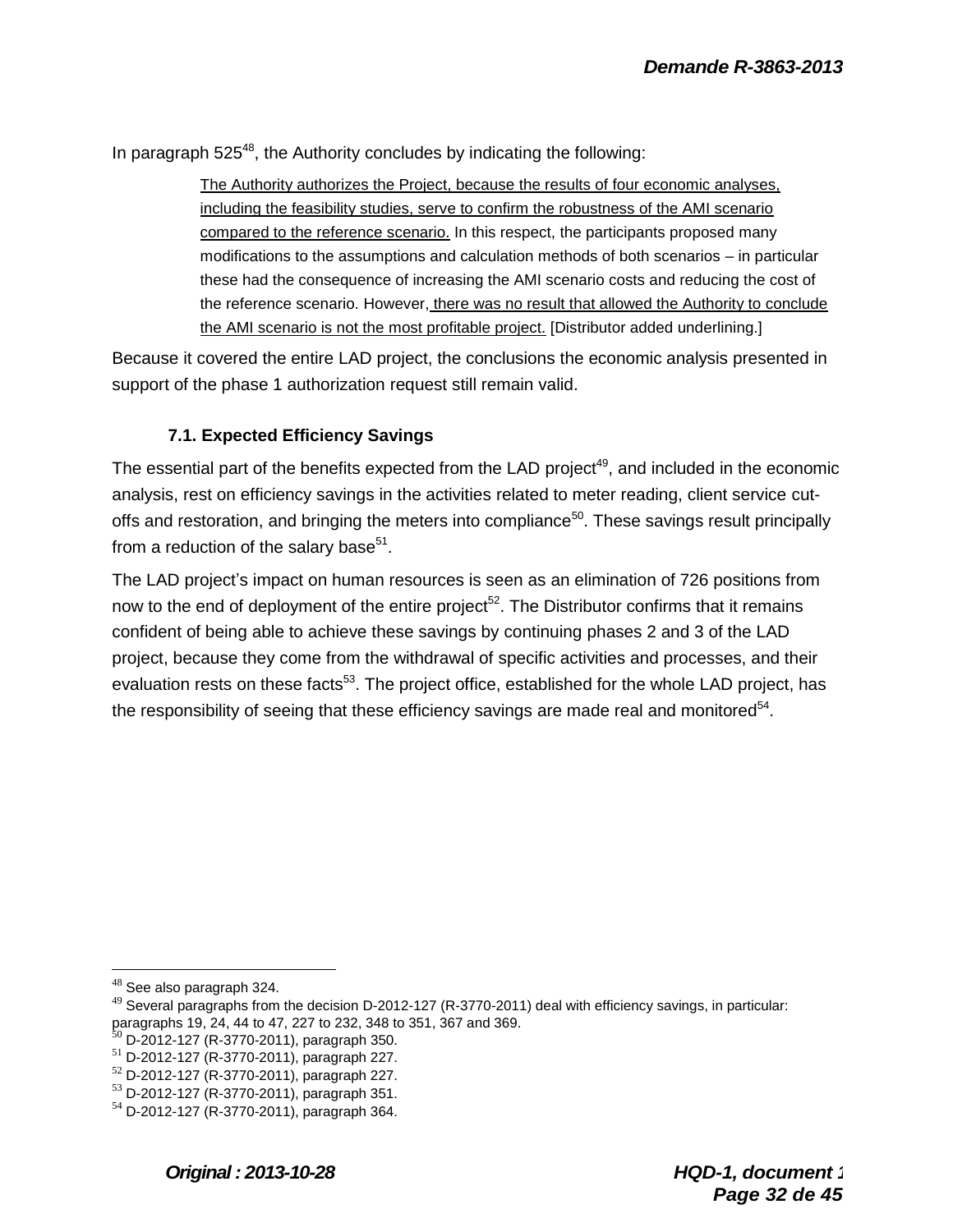## **7.2. Other Solutions Considered**

The Distributor is not presenting other solutions in connection with the present request.

As emphasized by the Authority in paragraph 526 of the decision D-2012-127:

As for the other solutions considered [footnote omitted] by the Distributor for the LAD Project, it needs to be recalled that the Distributor went ahead with requests for proposals in order to obtain open proposals for all available communication technologies. Hence, the proposals received, which responded to the objectives assuring the durability of the embedded base of meters, achieve efficiency savings and make the offering of new services to the clients possible, based on establishing a wireless technology and the acquisition of [new generation meters] (NGM).

The Distributor therefore plans to continue deployment of the technology selected for LAD project phase 1. At the time of making its technology choice, the Distributor was confident of having chosen a mature technology and one which constituted the direction of the market<sup>55</sup>. The Distributor's current observations further confirm that the selected technology still constitutes the standard in the industry today and is widely deployed elsewhere in the world

## **7.3. Sensitivity Analysis**

The Distributor did two sensitivity analyses, which were presented in connection with the case  $R - 3770 - 2011^{56}$ 

- Increasing the employee relocalization costs;
- Increasing the investment costs.

In the first analysis, the Distributor made the assumption that the relocalization of the employees would be more difficult than expected and would require payment of two-year salary per affected employee. The relocalization costs would then increase by \$25 million (actualized). The Authority concluded that "[t]his analyses shows that the Distributor still has a significant operating margin for completing the [LAD] Project."<sup>57</sup>

In the second analysis, the Distributor varies the investment costs until they cancel the reduction of discounted costs between the reference scenario and the AMI scenario. The Authority concluded that "since 82% of the [LAD] Project costs are fixed by contract, the results of this sensitivity analysis showed that the Project's variable costs

 $\overline{a}$ <sup>55</sup> D-2012-127 (R-3770-2011), paragraphs 27, 28 and 203.

<sup>56</sup> D-2012-127 (R-3770-2011), paragraphs 59 to 61 and 325.

 $57$  D-2012-127 (R-3770-2011), paragraph 325.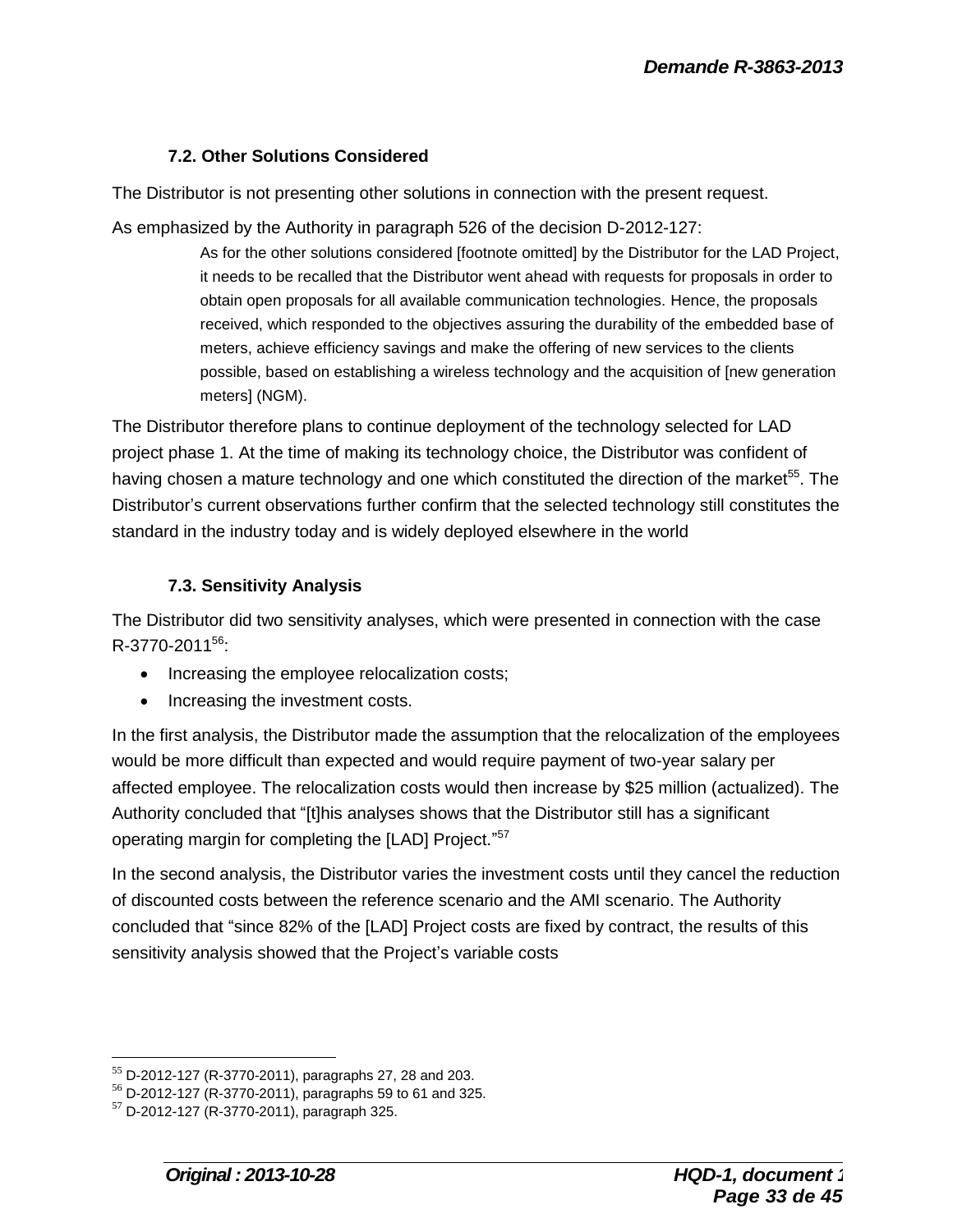[not set by contract] would need to be increased 54% for the cost of the two contracts to match." 58

Furthermore, the economic analysis over 15 years instead of over 20 years, which limits the savings coming from the deployment of the AMI scenario, again confirms the conclusions concerning the LAD project<sup>59</sup>.

## **8. IMPACTS ON THE DISTRIBUTOR'S REQUIRED REVENUE**

In the case R-3770-2011 $^{60}$ , the Distributor presented an analysis of the LAD project's impact on its required revenues over a 20 year period starting from the beginning of phase 1. The impact is measured by the difference between the required revenues necessary under the reference scenario and those necessary under the AMI scenario, to which is added charges for accelerated depreciation and write-off of 3.8 million in-service meters which are replaced during the LAD project. In this respect, the Authority confirms, in paragraph 379 of its decision D-2012- 127, the accelerated depreciation and write-off are part of the costs arising from the LAD project beginning from the moment when this project is authorized. The maximum tariff impact on the required revenues is felt during phase 1 of the LAD project $61$ . The results of the financial analysis presented in case R-3770-2011 still remain valid.

In paragraph 373 of decision DE-2012-127, the Authority noted that "[t]he [LAD] Project should exert a downward pressure on tariffs starting in 2018, because of the expected efficiency savings coming from automation of consumption reading and from remote service cut-off and restoration." The Distributor indicates that starting in 2019 it anticipates recurring savings evaluated at \$81 million per year<sup>62</sup>. This conclusion remains valid, considering that, because of expected efficiency savings, the project will add at its end exert a downward pressure on the tariffs<sup>63</sup>.

 $58$  D-2012-127 (R-3770-2011), paragraph 325.

 $^{59}$  D-2012-127 (R-3770-2011), paragraphs 62 and 324. The analysis is given in paragraphs 258 and 259.

 $^{60}$  D-2012-127 (R-3770-2011), paragraphs 64 and 370 to 379.

 $61$  D-2012-127 (R-3770-2011), paragraph 372.

 $^{62}$  D-2012-127 (R-3770-2011), paragraphs 44 and 349. The interval, 2018 to 2019, for achieving recurring annual savings of \$81 million principally follows from the delay of the bulk deployment and from the revision of the phase 1 deployment schedule.

 $^{63}$  D-2012-127 (R-3770-2011), paragraph 523.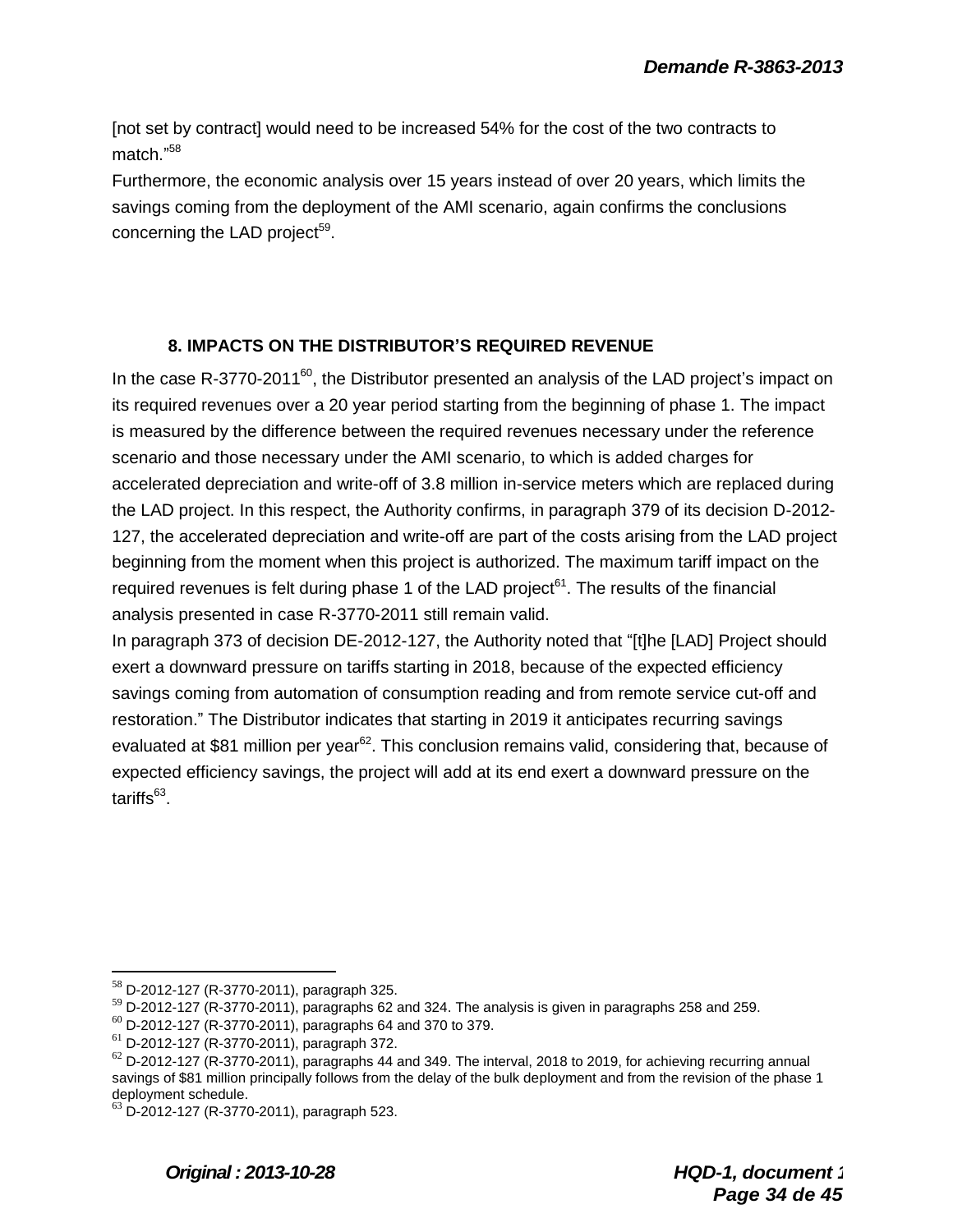## **9. IMPACTS ON SERVICE QUALITY**

In paragraphs 65 and 234 of its decision D-2012-127, the Authority noted that the LAD project offered concrete and immediate benefits to the clients; they are:

- Issuing bills based on their actual and not estimated consumption;
- No visit required to their home or business for meter reading purposes;
- Greater accuracy of the data which makes it possible to develop advantageous solutions for the client.

After deployment phase 2 and phase 3 clients will get these concrete benefits. Thus, in paragraph 235 of its decision D-2012-127, the Authority emphasizes that "[t]he advantage of billing based on actual reading of data recorded by the [new generation meters] (NGM) is not negligible", considering the number of complaints before the Authority from clients concerning electricity consumption and billing.

Under the heading of moving in and moving out, on September 30, 2013 the Distributor processed 51,000 remote meter readings on the move-out date indicated by the client without other involvement on their part.

For outage management, the Distributor has incorporated signals coming from new generation meters in its outage detection algorithm $^{64}$ . These signals are added to the information communicated by clients reporting an outage by telephone.

The LAD project will also make possible remote service cut-off and restoration and therefore greater service efficiency<sup>65</sup>. The process related to the service cut-off and restoration function will be implemented in the first quarter of 2014.

Parallel to the installation of the AMI technology and the installation of the meters, the Distributor worked on several projects related to embedded new technology which will result in new client services or an improvement of the distribution service quality (see Section 2).

 $\overline{a}$  $64$  The outage detection functionality, which is not included within the scope of the LAD project, is however not embedded.

 $^{65}$  D-2012-127 (R-3770-2011), paragraphs 67 and 68.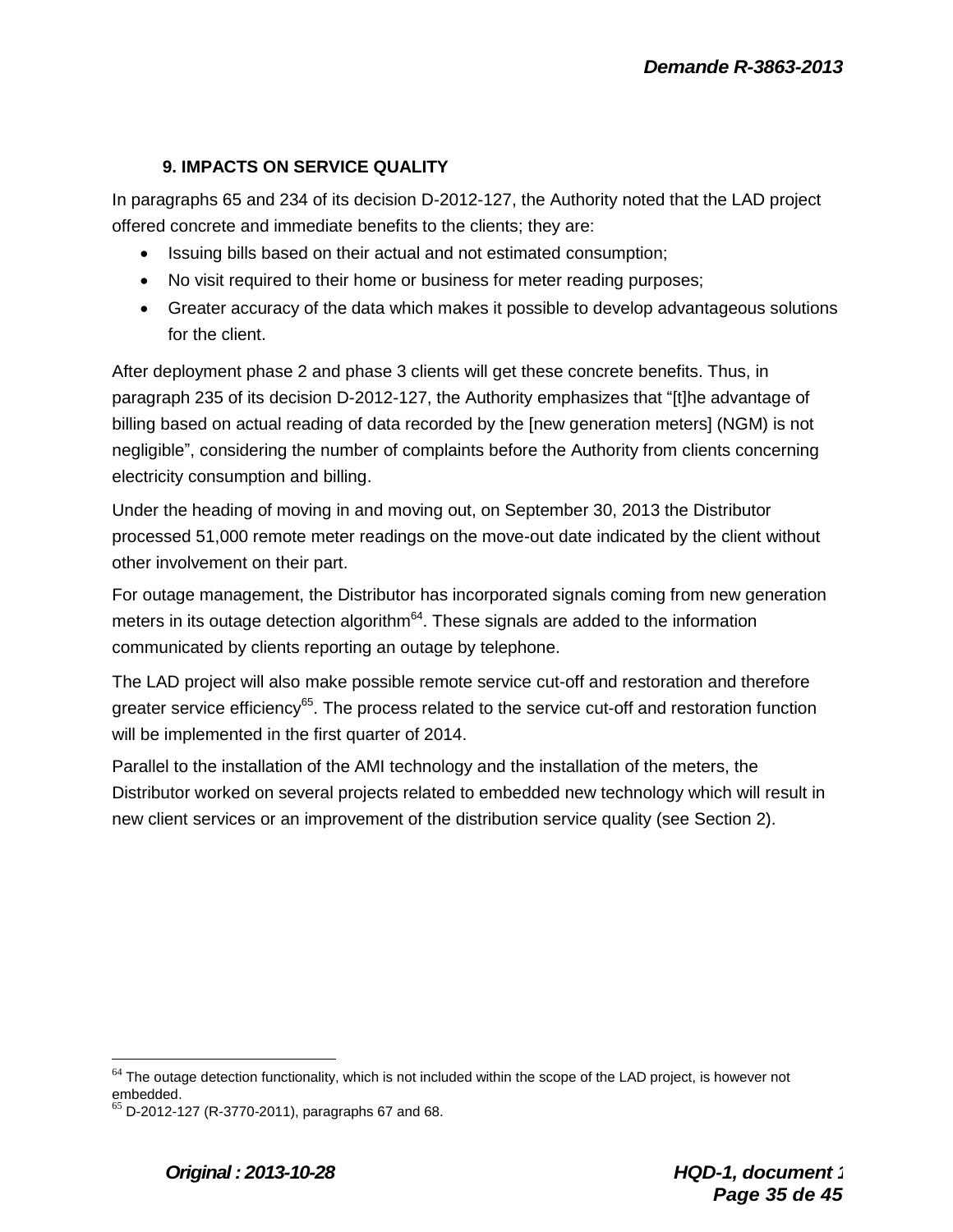## **BOX 5: NEW GENERATION METERS AND RADIO FREQUENCIES**

The LAD project does not impact consumer health.

In this respect, the Authority indicated in paragraphs 387 and 480 of its decision D-2012-127 that "… the evidence clearly shows that there is no basis for concerns about health effects of installing [new generation meters] (NGM)" and that "[t]he opinion of public health authorities and the state of scientific research on the nonthermal impacts and effects of this type of [radiofrequency] (RF) on health clearly confirms that there is no health danger."

The Authority's opinion is based both on imposing technical evidence concerning the radiofrequency powers to which the public is exposed and the radiofrequency powers emitted particularly by the new generation meters and also the opinion of a physician, specialist on the health effects of radio frequencies. The Authority also considered the opinions of the Québec Ministry of Health and Social Services (MSSS), Health Canada and the World Health Organization (WHO) in this respect<sup>66</sup>.

The overall analysis of the scientific understanding of the health effects of radio frequencies has not changed since the decision D-2012-127 rendered by the Authority in October 2012 concerning authorization of LAD project phase 1.

 $^{66}$  D-2012-127 (R-3770-2011), paragraph 394. The opinion of the Authority on health impacts is presented in paragraphs 387 and 390 to 483. The Distributor's evidence is summarized in paragraphs 70 to 83.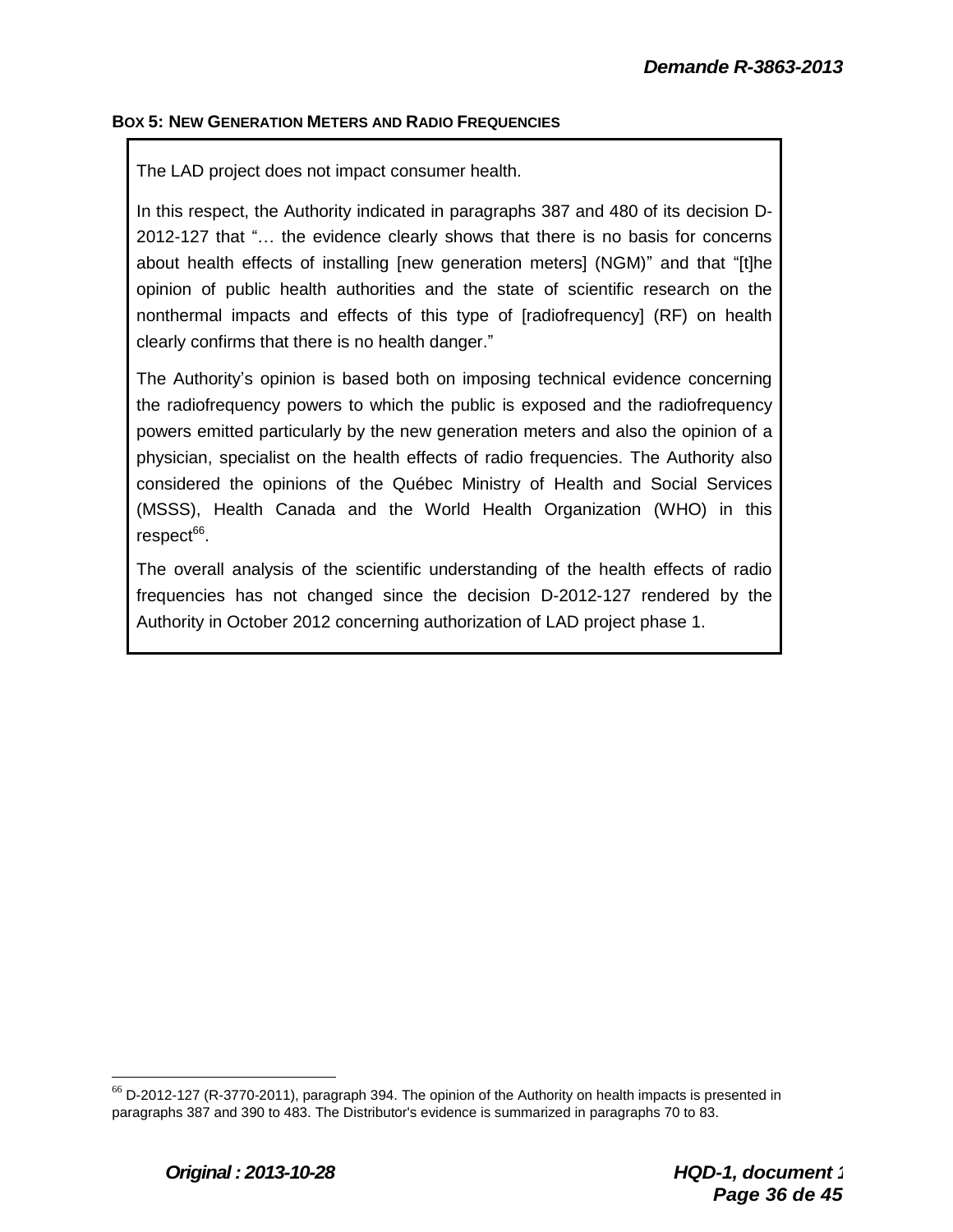## **10. AUTHORIZATIONS REQUIRED UNDER OTHER LAWS**

In paragraph 519 of its decision D-2012-127, the Authority noted that:

This regulatory requirement is satisfied. …, the LAD Project as such does not have to be authorized under other laws. The equipment compliance statements were filed with the present case. Except for [new generation meters] (NGM) which will be installed at clients, the Distributor mainly installs AMI equipment on its own installations (e.g. poles, etc.). Thus no special legal authorization is required for their installation.

Since decision D-2000 127, no legislative or regulatory provision has had the effect of subjecting the project to an authorization.

## **11. REGULATORY HANDLING**

The costs inherent in the project (operating costs, other costs and yield from the rate base) and also the revenues from bringing into compliance – everything totaling \$27.9 million<sup>67</sup> – have been included in the required revenues for the control year 2014 in connection with the rate case 2014-2015 (R-3854-2013). However, should it happen that the project not be authorized before the Authority's decision on the rate case expected at the beginning of March, the Distributor asks, in conformance with D-2012-024<sup>68</sup>, that these costs be paid in an off tariff base set-aside account until a project authorization is issued; the disposition of this account will be handled subsequently in the required revenues for a subsequent tariff request.

<sup>67</sup> See Table 1 from document HQD-4, document 2 (B-0019) in the case R-3854-2013, *Application concerning the Establishment of Electricity Tariffs for Tariff Year 2014-2015*.

 $^{68}$  D-2012-024 (R-3776-2011), paragraphs 128 and 129.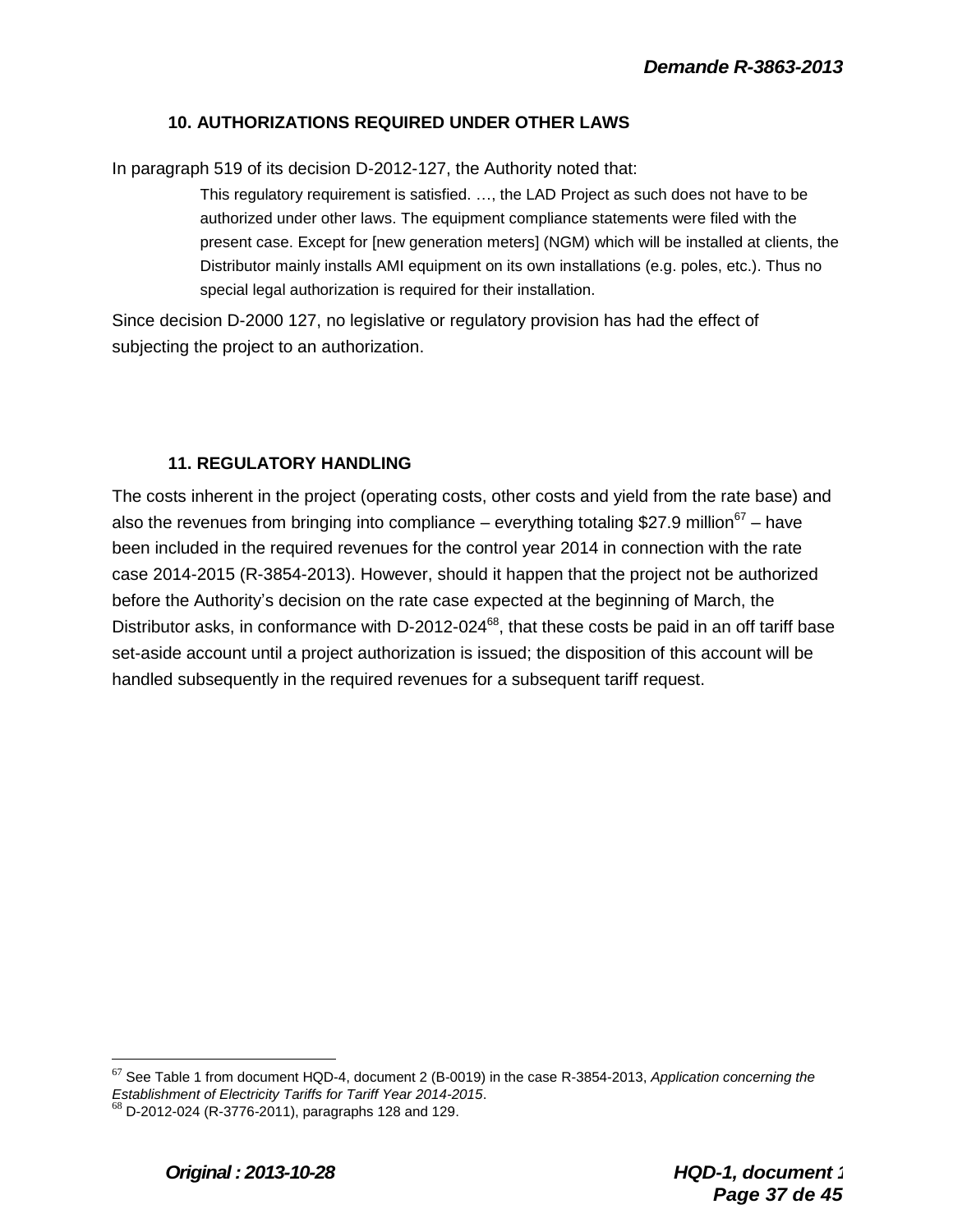## **12. PROJECT TRACKING METHOD**

Starting with the date of the Authority's decision concerning phases 2 and 3, the Distributor proposes presenting LAD project phases 1, 2 and 3 results tracking without distinguishing the phases. Actually, the Distributor is of the opinion that a breakdown by phase would not provide additional refinement pertinent to LAD project tracking. Tracking the tempo of the installation of meters and the alignment with the costs is sufficient for confirming the good progress of the project. The same applies to the breakdown of expected costs by quarter. Actually, the Distributor makes forecasts and sets its objectives on an annual basis for project management purposes. A breakdown of the expected costs by quarter will be presented for the current year.

Thus, the Distributor proposes that the following information be the subject of LAD project costs and schedule progress tracking:

- The number of planned and installed new generation meters by quarter;
- The number of non-communicating meters installed per quarter at clients making use of the opt-out option;
- The expected costs by year except for the aggregated remaining quarters of the year in progress;
- The actual cost by quarter;
- A status of the materialization of the efficiency savings stated in the case R-3770-2011;
- The number of client complaints received per quarter, organized by the type of reasons;

As necessary, the Distributor will provide explanations for the main cost and schedule deviations and, when the deviations are significant, will present new forecasts for the costs and number of new generation meters to be installed.

Additionally, the Distributor proposes to report on the schedule of embedding functionalities which are planned but not included in the scope of the LAD project in connection with the quarterly tracking when required.

The proposed tracking by the Distributor complies with the quarterly tracking already filed with the Authority for phase 1.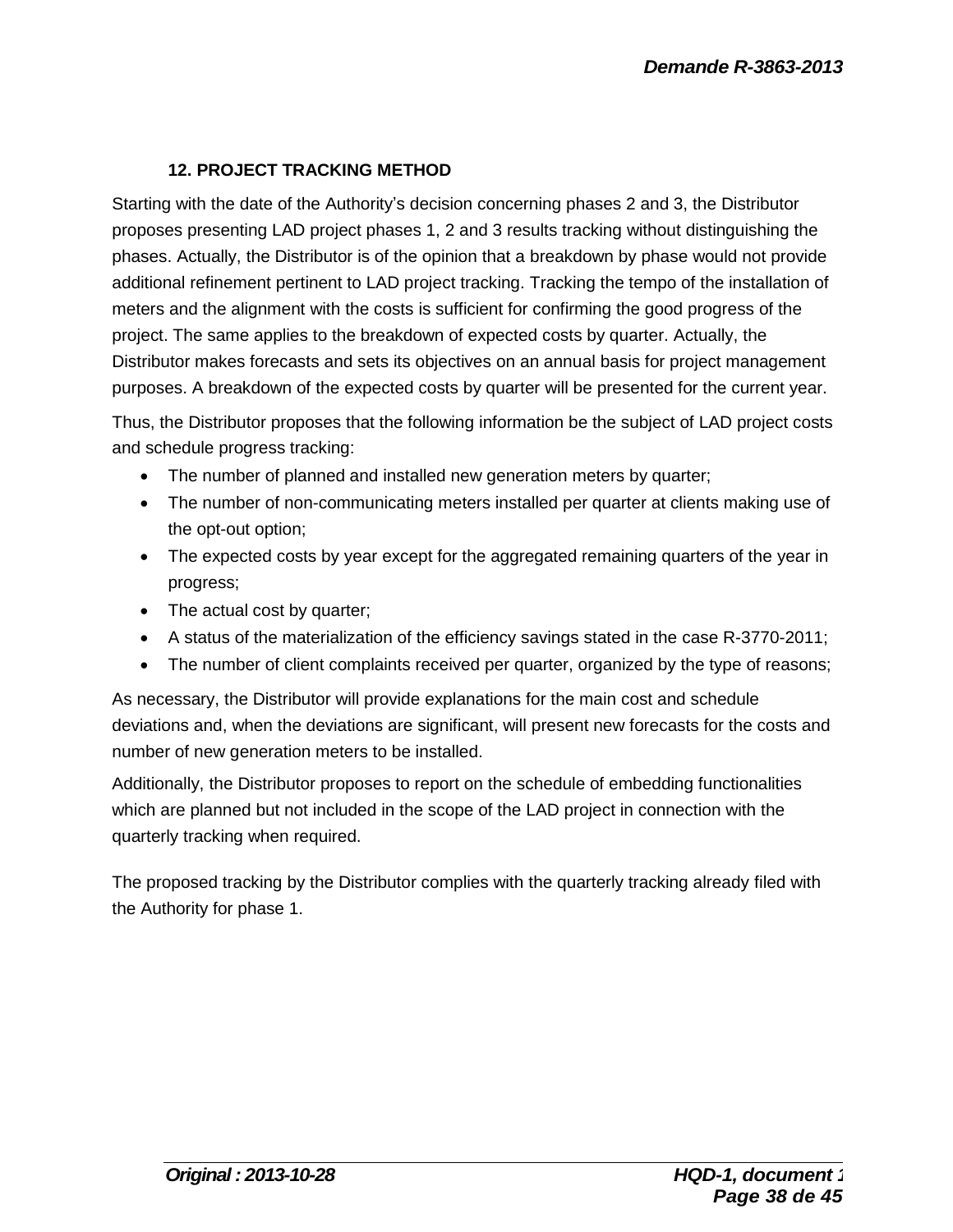# **ATTACHMENT A: ALIGNMENT OF THE AUTHORIZATION REQUEST WITH REGULATION**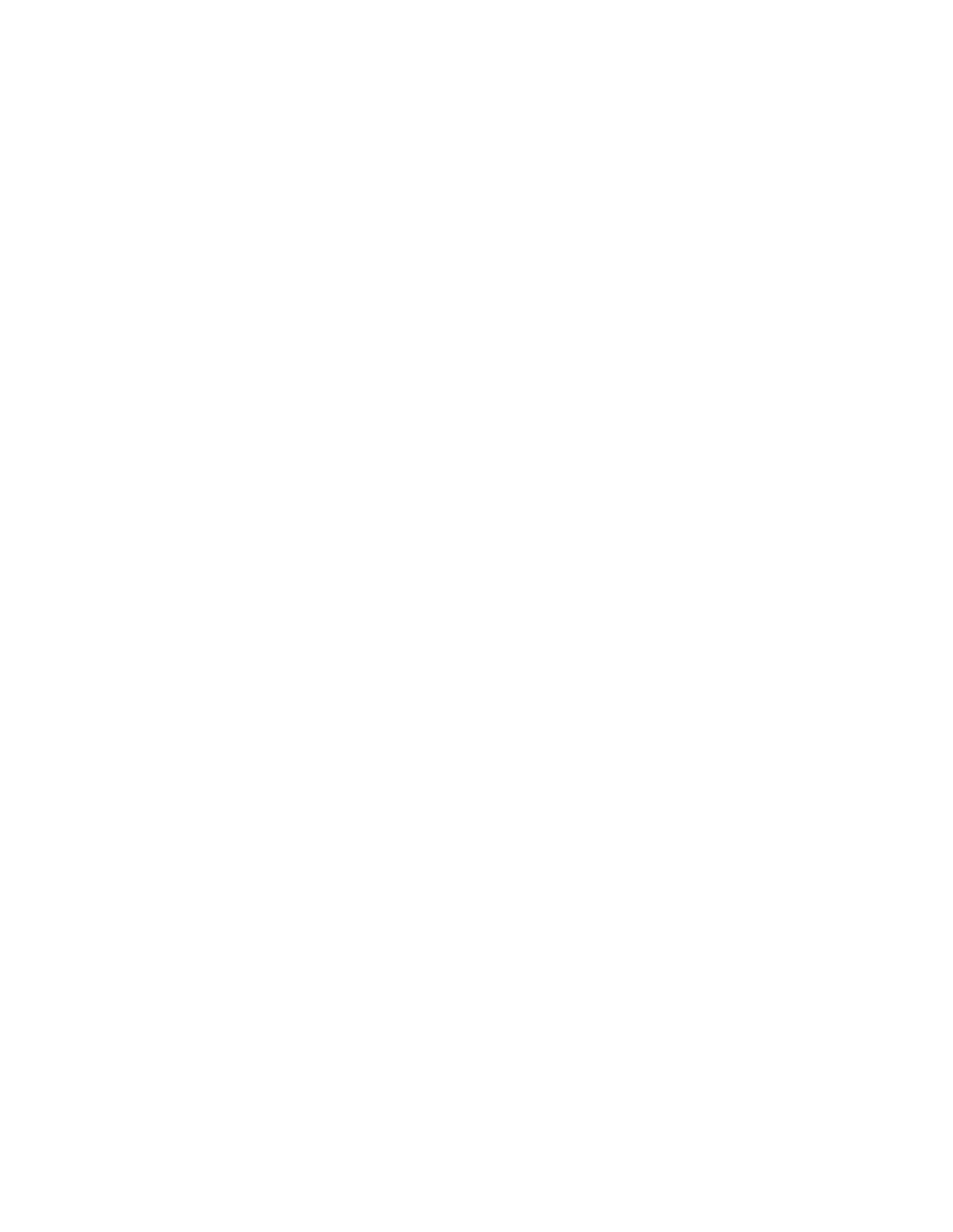| <b>Regulation</b> |    |             |                                                                                                      | <b>Request</b>                                                                                                 |
|-------------------|----|-------------|------------------------------------------------------------------------------------------------------|----------------------------------------------------------------------------------------------------------------|
| Art.              | AI | Par.        | <b>Required Information</b>                                                                          | <b>Section/D-2012-127</b>                                                                                      |
| 2                 | 1  | $1^{\circ}$ | The project's target objectives                                                                      | Section 2<br>D-2012-127, par. 15, 220, 221, 238,<br>240 and 348                                                |
| $\overline{2}$    | 1  | $2^{\circ}$ | The project's description                                                                            | Sections 3.2 and 3.3                                                                                           |
| $\overline{2}$    | 1  | $3^\circ$   | The project's justification in relation<br>with the target objectives                                | Section 2<br>D-2012-127, par. 16, 38 to 50, 205 to<br>213, 222 to 233, 237, 238, 240, 504<br>and 505           |
| 2                 | 1  | $4^{\circ}$ | The project's associated costs                                                                       | Section 5.1<br>D-2012-127, par. 52, 53, 332, 333,<br>336 to 338, 363, 366 to 368 and 528                       |
| $\overline{2}$    | 1  | $5^{\circ}$ | The project's economic feasibility<br>study                                                          | Section 7<br>D-2012-127, par. 54 to 63, 241 to 265,<br>286, 298 to 324, 325 to 331, 350, 367<br>and 521 to 525 |
| 2                 | 1  | $6^{\circ}$ | The list of authorizations required<br>under other laws                                              | Section 10<br>D-2012-127, par. 84 and 519                                                                      |
| 2                 | 1  | $7^\circ$   | The impact on the tariffs including a<br>sensitivity analysis                                        | Section 8<br>D-2012-127, par. 64, 370 to 379                                                                   |
| 2                 | 1  | $8^{\circ}$ | The impact on the grid's reliability and<br>the quality of service                                   | Section 9<br>D-2012-127, par. 65 to 69, 234, 235<br>and 511                                                    |
| $\overline{2}$    | 1  | $9^{\circ}$ | The other solutions considered, as<br>applicable                                                     | Section 7.2<br>D-2012-127, par. 27, 28 and 526                                                                 |
| 3                 | 1  | $1^{\circ}$ | List of main technical standards                                                                     | Attachment B                                                                                                   |
| $\overline{3}$    | 1  | $2^{\circ}$ | contractual<br>commitments<br>The<br>and<br>financial<br>contributions,<br>their<br>as<br>applicable | N/A                                                                                                            |

#### **ALIGNMENT OF THE AUTHORIZATION REQUEST WITH REGULATION**

*Original : 2013-10-28 HQD-1, document 1, annexe B Page 41 de 45*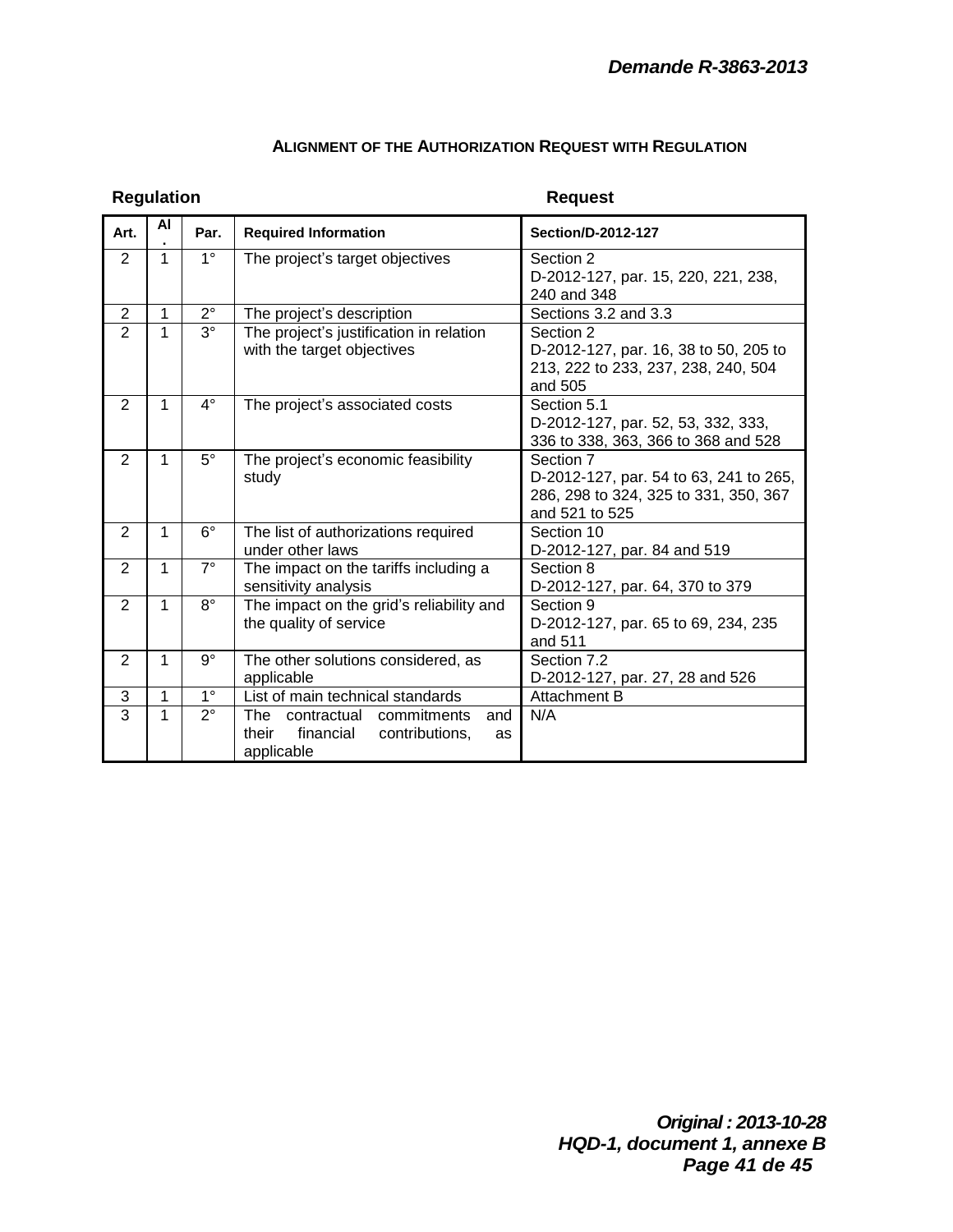*Original : 2013-10-28 HQD-1, document 1, annexe B Page 42 de 45*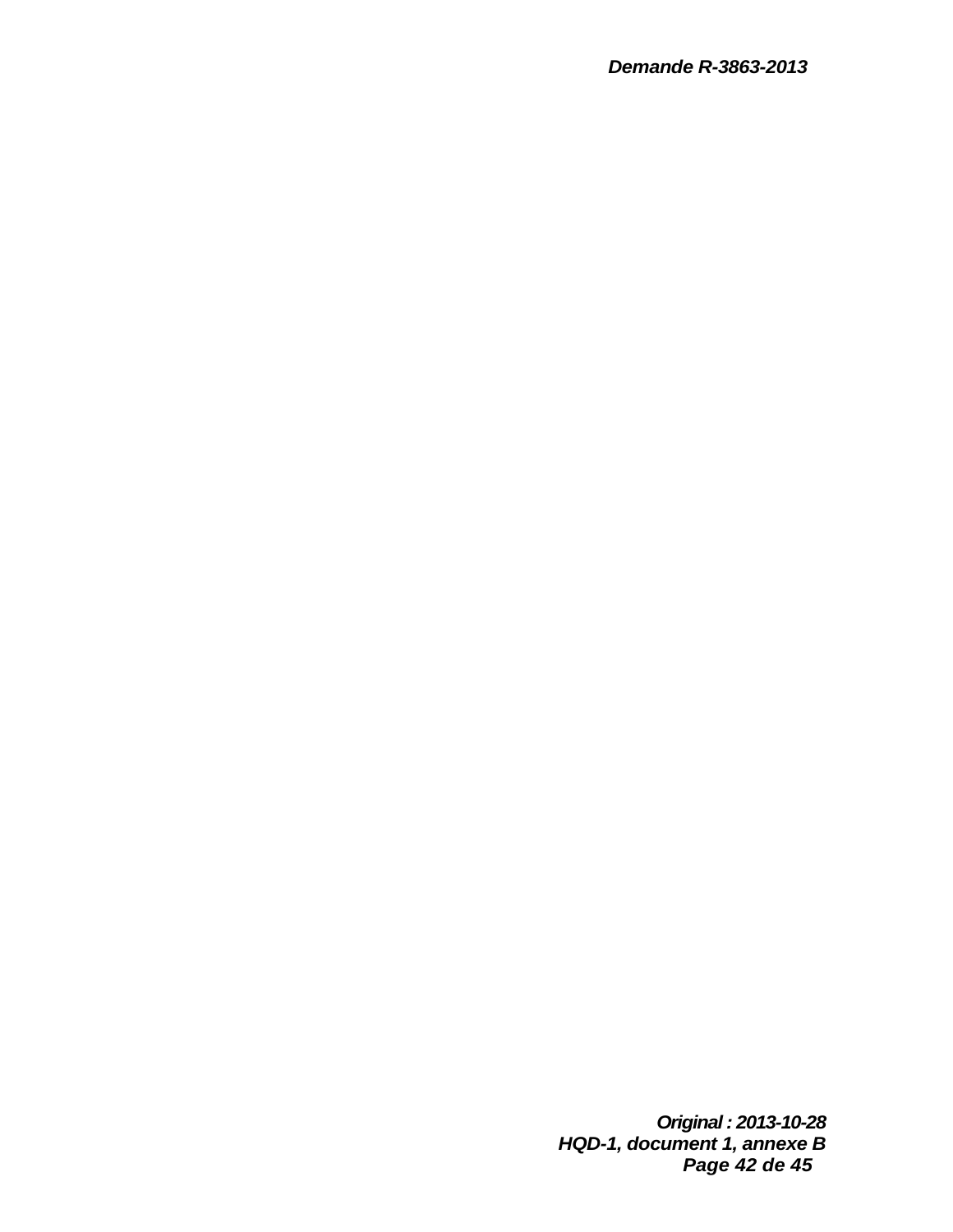## **ATTACHMENT B: MAIN TECHNICAL STANDARDS**

*Original : 2013-10-28 HQD-1, document 1, annexe B Page 43 de 45*